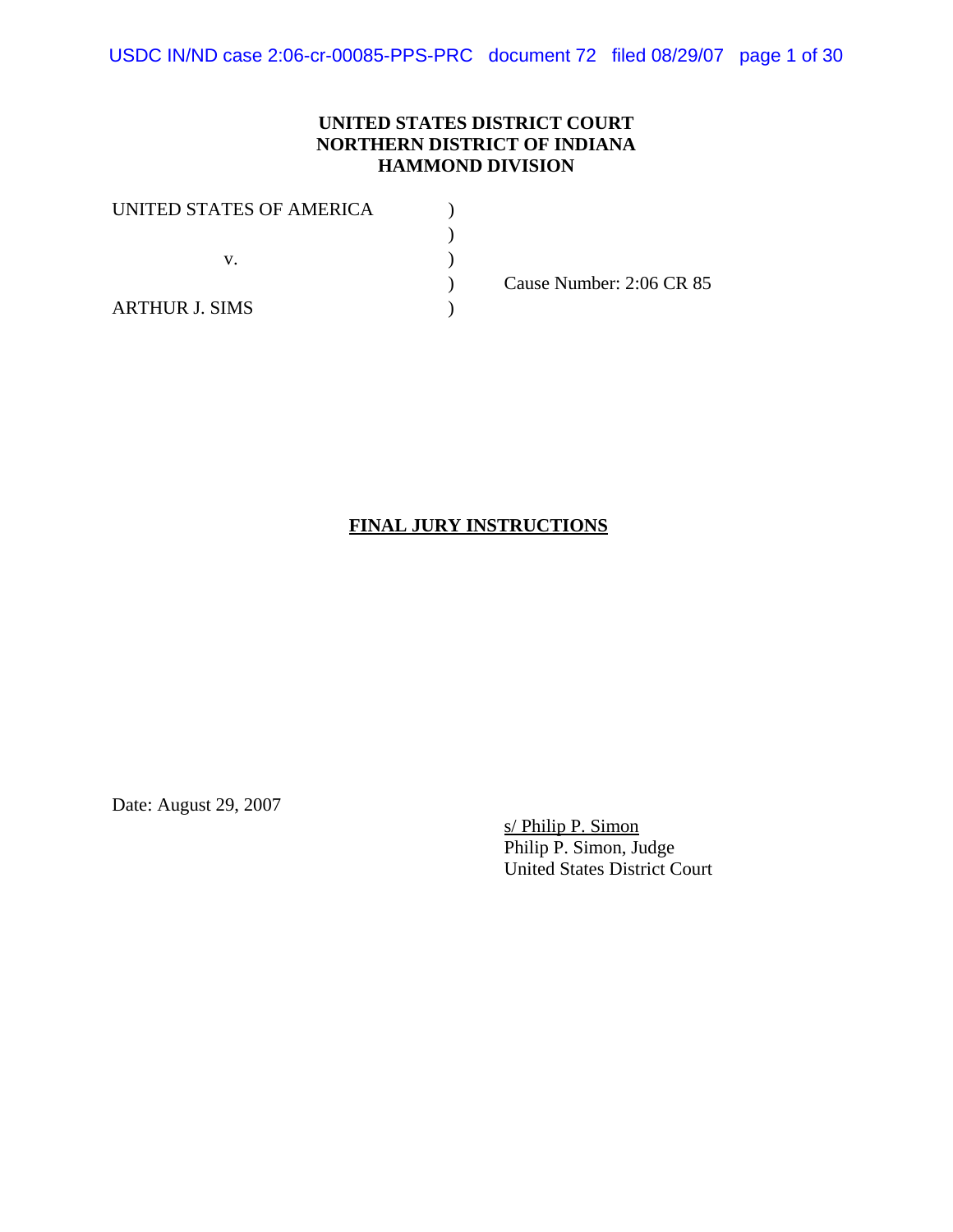Members of the jury, you have seen and heard all the evidence and the arguments of the attorneys. Now I will instruct you on the law.

You have two duties as a jury. Your first duty is to decide the facts from the evidence in the case. This is your job, and yours alone.

Your second duty is to apply the law that I give you to the facts. You must follow these instructions, even if you disagree with them. Each of the instructions is important, and you must follow all of them.

Perform these duties fairly and impartially. Do not allow sympathy, prejudice, fear, or public opinion to influence you. You should not be influenced by any person's race, color, religion, national ancestry, or sex.

Nothing I say now, and nothing I said or did during the trial, is meant to indicate any opinion on my part about what the facts are or about what your verdict should be.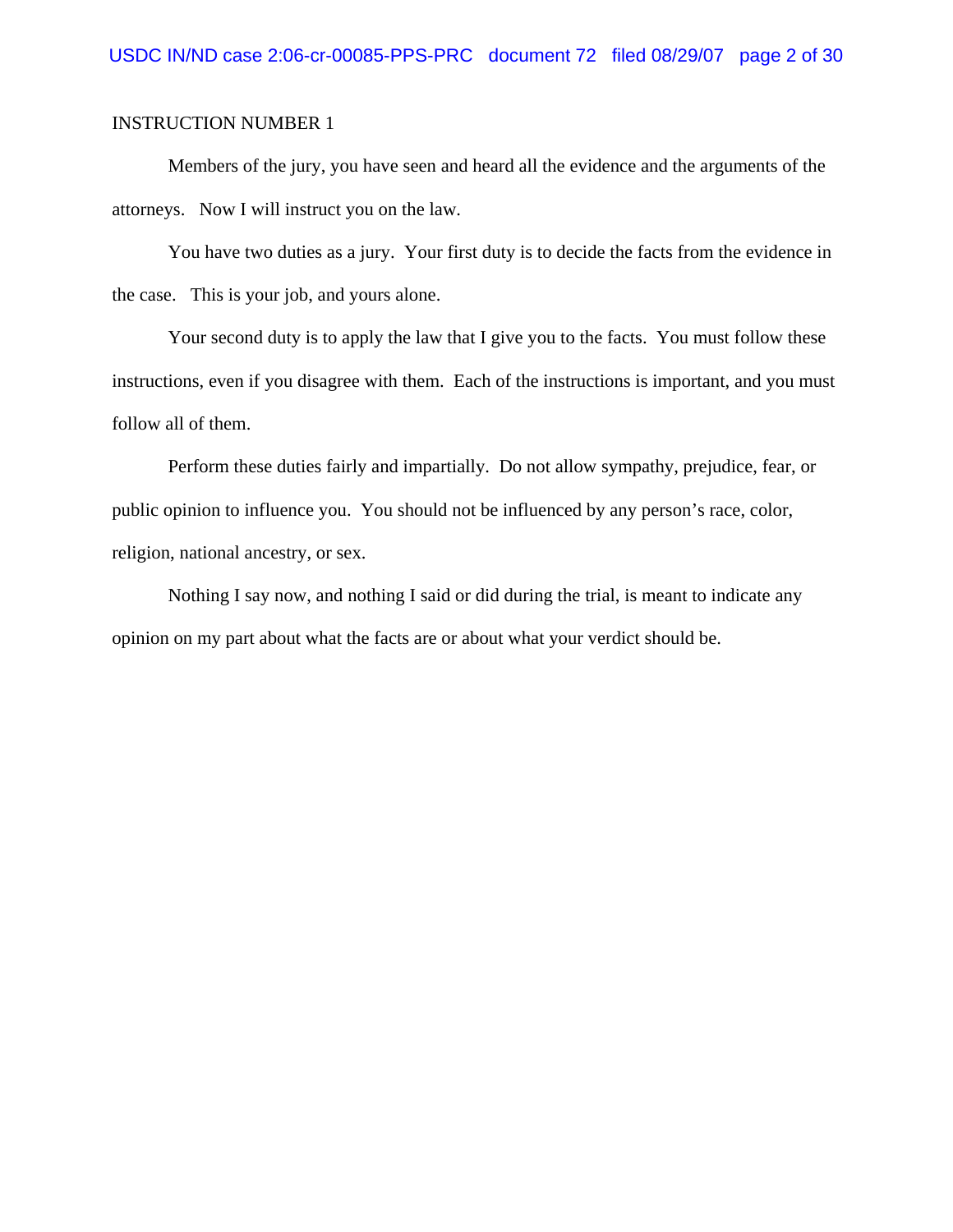The evidence consists of the testimony of the witnesses, the exhibits admitted in evidence, and stipulations. A stipulation is an agreement between both sides that certain facts are true.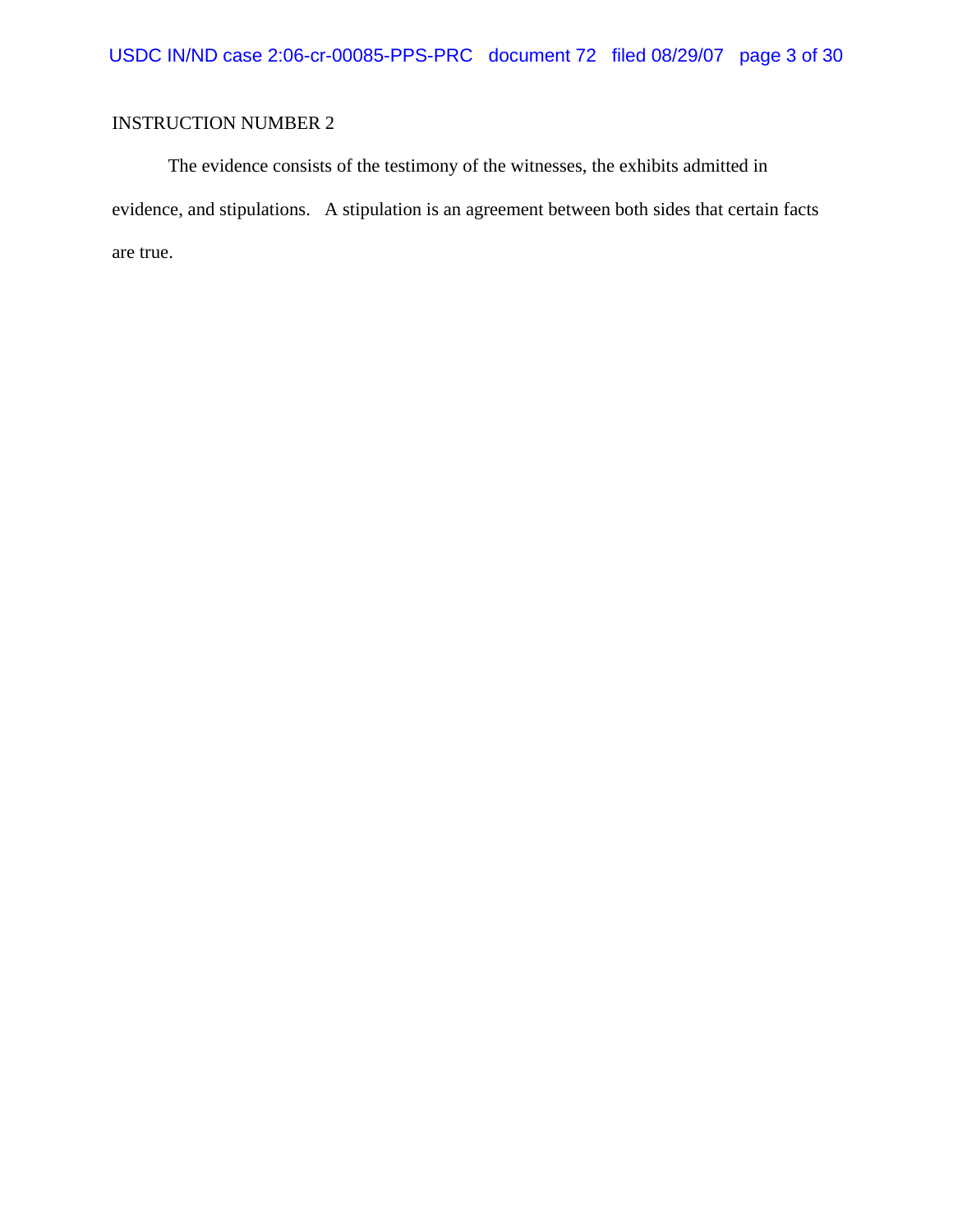You are to decide whether the testimony of each of the witnesses is truthful and accurate, in part, in whole, or not at all, as well as what weight, if any, you give to the testimony of each witness.

In evaluating the testimony of any witness, you may consider, among other things:

- the witness's intelligence;

- the ability and opportunity the witness had to see, hear, or know the things that the

witness testified about;

- the witness's memory;

- any interest, bias, or prejudice the witness may have;

- the manner of the witness while testifying; and

- the reasonableness of the witness's testimony in light of all the evidence in the case.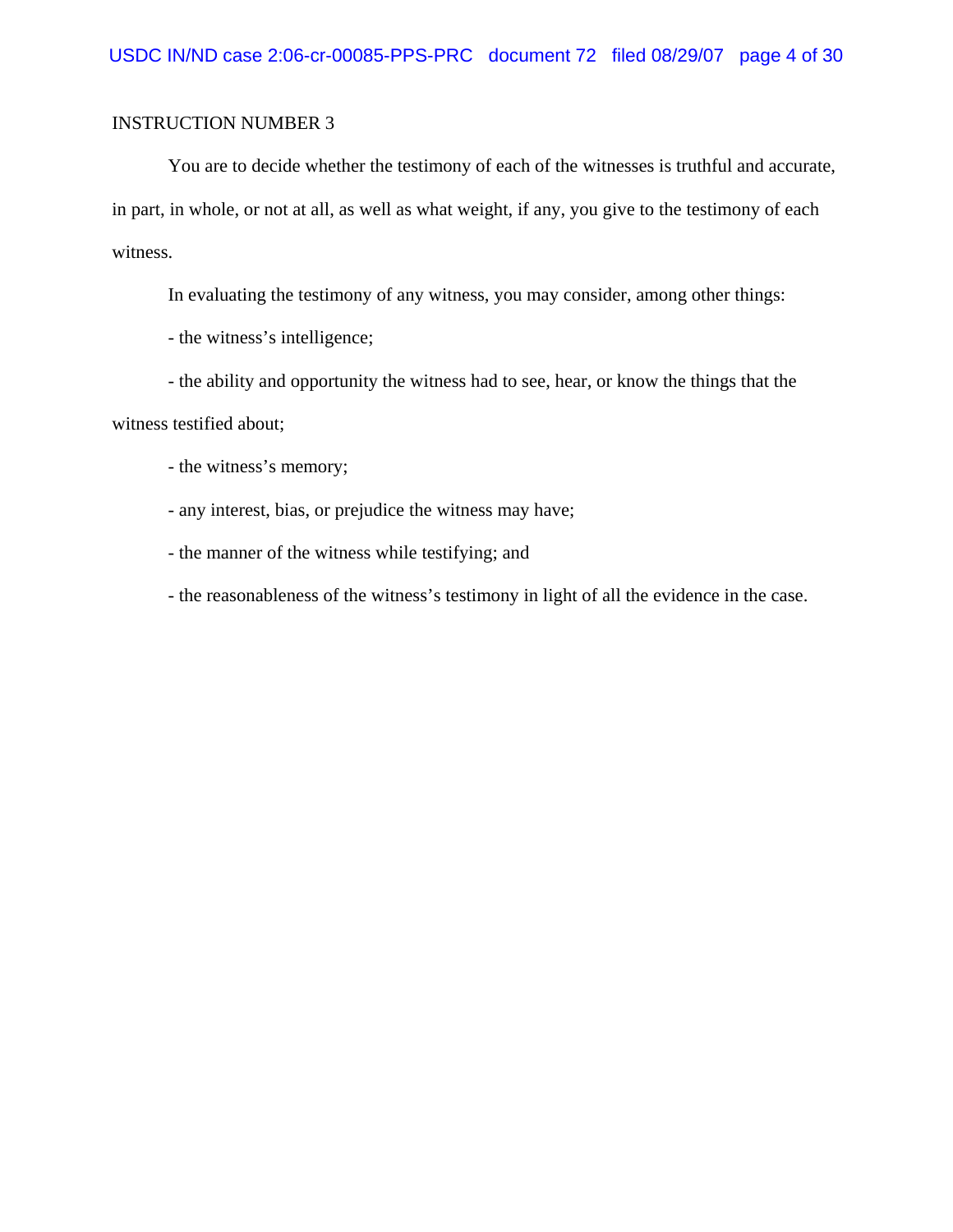You should use common sense in weighing the evidence and consider the evidence in light of your own observations in life.

In our lives, we often look at one fact and conclude from it that another fact exists. In law we call this "inference." A jury is allowed to make reasonable inferences. Any inferences you make must be reasonable and must be based on the evidence in the case.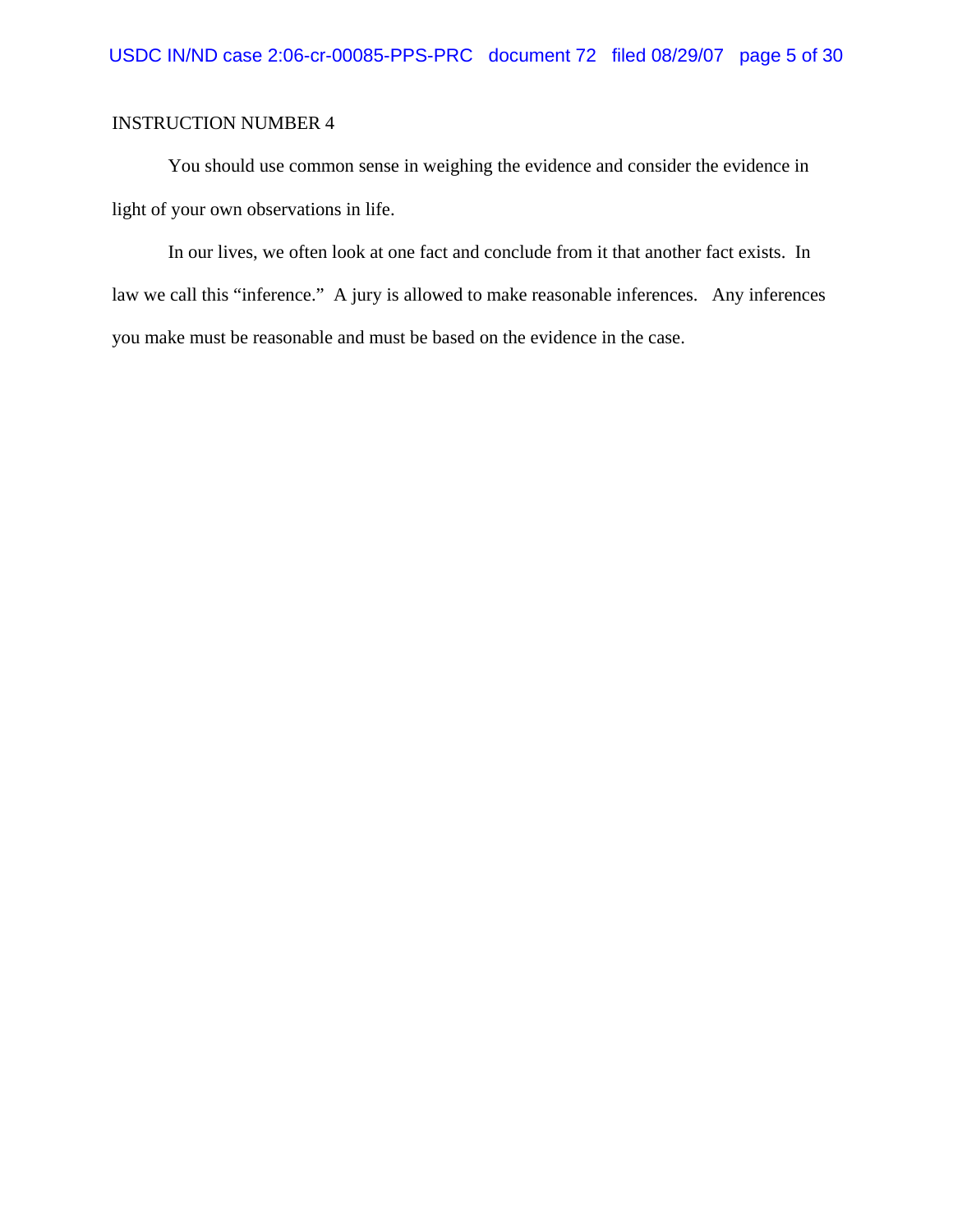Some of you have heard the phrases "circumstantial evidence" and "direct evidence." Direct evidence is the testimony of someone who claims to have personal knowledge of the commission of the crime which has been charged, such as an eyewitness. Circumstantial evidence is the proof of a series of facts which tend to show whether the defendant is guilty or not guilty. The law makes no distinction between the weight to be given either direct or circumstantial evidence. You should decide how much weight to give to any evidence. All the evidence in the case, including the circumstantial evidence, should be considered by you in reaching your verdict.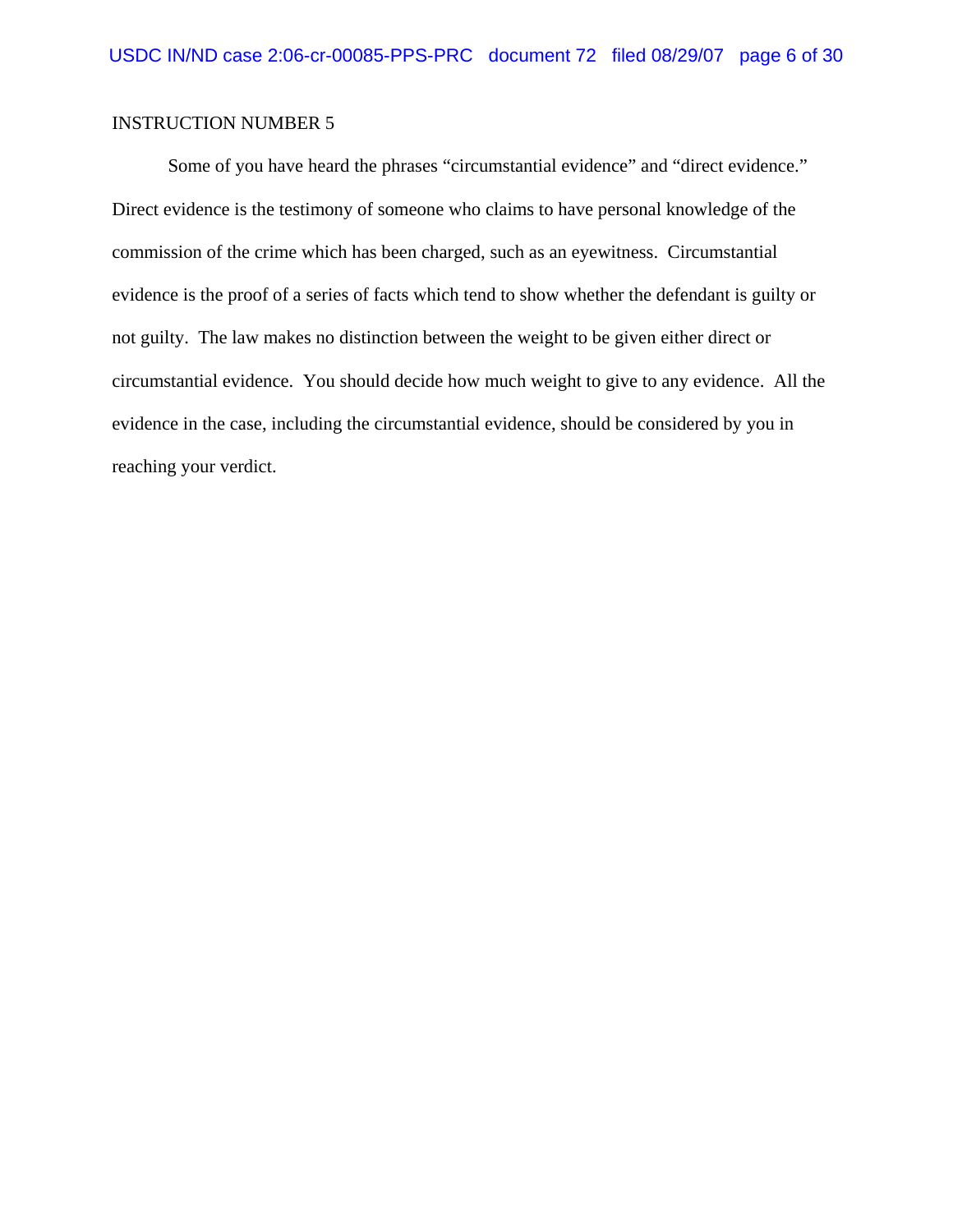Certain things are not evidence. I will list them for you:

First, testimony and exhibits that I struck from the record, or that I told you to disregard, are not evidence and must not be considered.

Second, anything that you may have seen or heard outside the courtroom is not evidence and must be entirely disregarded. This includes any press, radio, or television reports you may have seen or heard. Such reports are not evidence and your verdict must not be influenced in any way by such publicity.

Third, questions and objections by the lawyers are not evidence. Attorneys have a duty to object when they believe a question is improper. You should not be influenced by any objection or by my ruling on it.

Fourth, the lawyers' statements to you are not evidence. The purpose of these statements is to discuss the issues and the evidence. If the evidence as you remember it differs from what the lawyers said, your memory is what counts.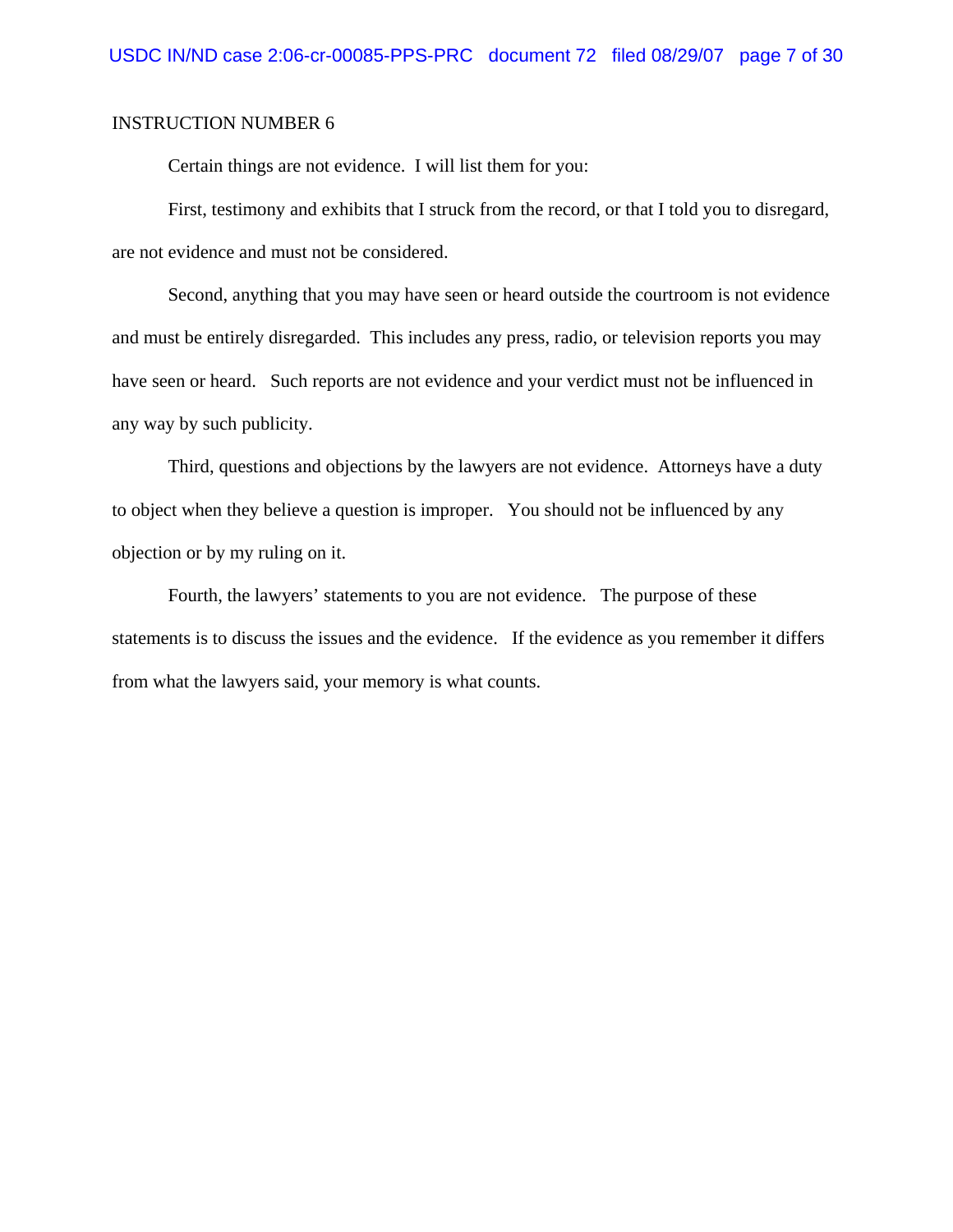The Superseding Indictment in this case is the formal method of accusing the defendant of an offense and placing the defendant on trial. It is not evidence against the defendant and does not create any inference of guilt.

The defendant is charged in the Superseding Indictment with four counts of distributing heroin, one count of knowingly and intentionally possessing heroin with the intent to distribute it, one count of possessing a firearm after having been convicted of a felony, one count of possessing ammunition after having been convicted of a felony, and one count of possessing a firearm in furtherance of a drug trafficking crime. The defendant has pleaded not guilty to the charges.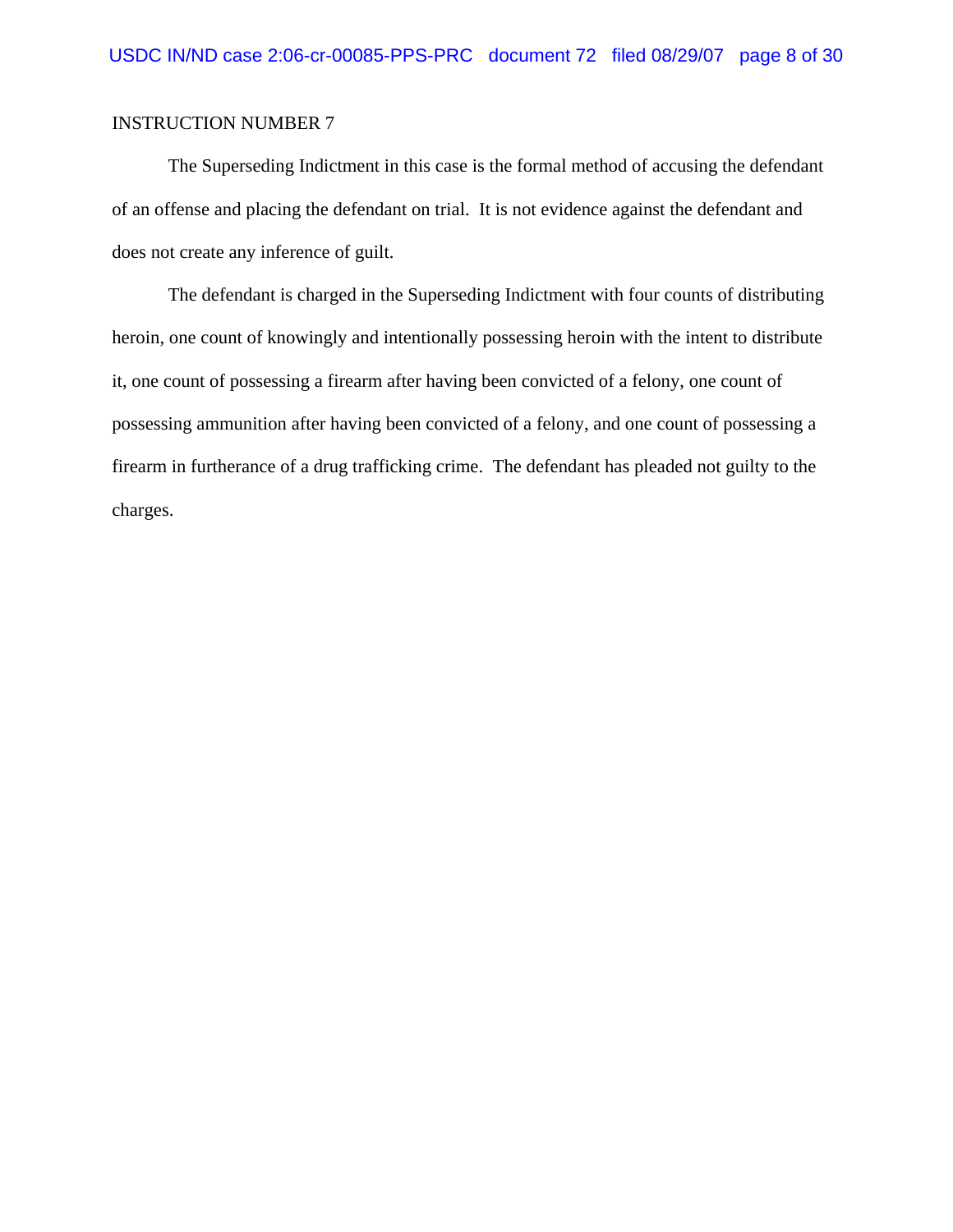The defendant is presumed to be innocent of each of the charges. This presumption continues during every stage of the trial and your deliberations on the verdict. It is not overcome unless from all the evidence in the case you are convinced beyond a reasonable doubt that the defendant is guilty as charged. The government has the burden of proving the guilt of the defendant beyond a reasonable doubt.

This burden of proof stays with the government throughout the case. The defendant is never required to prove his innocence or to produce any evidence at all.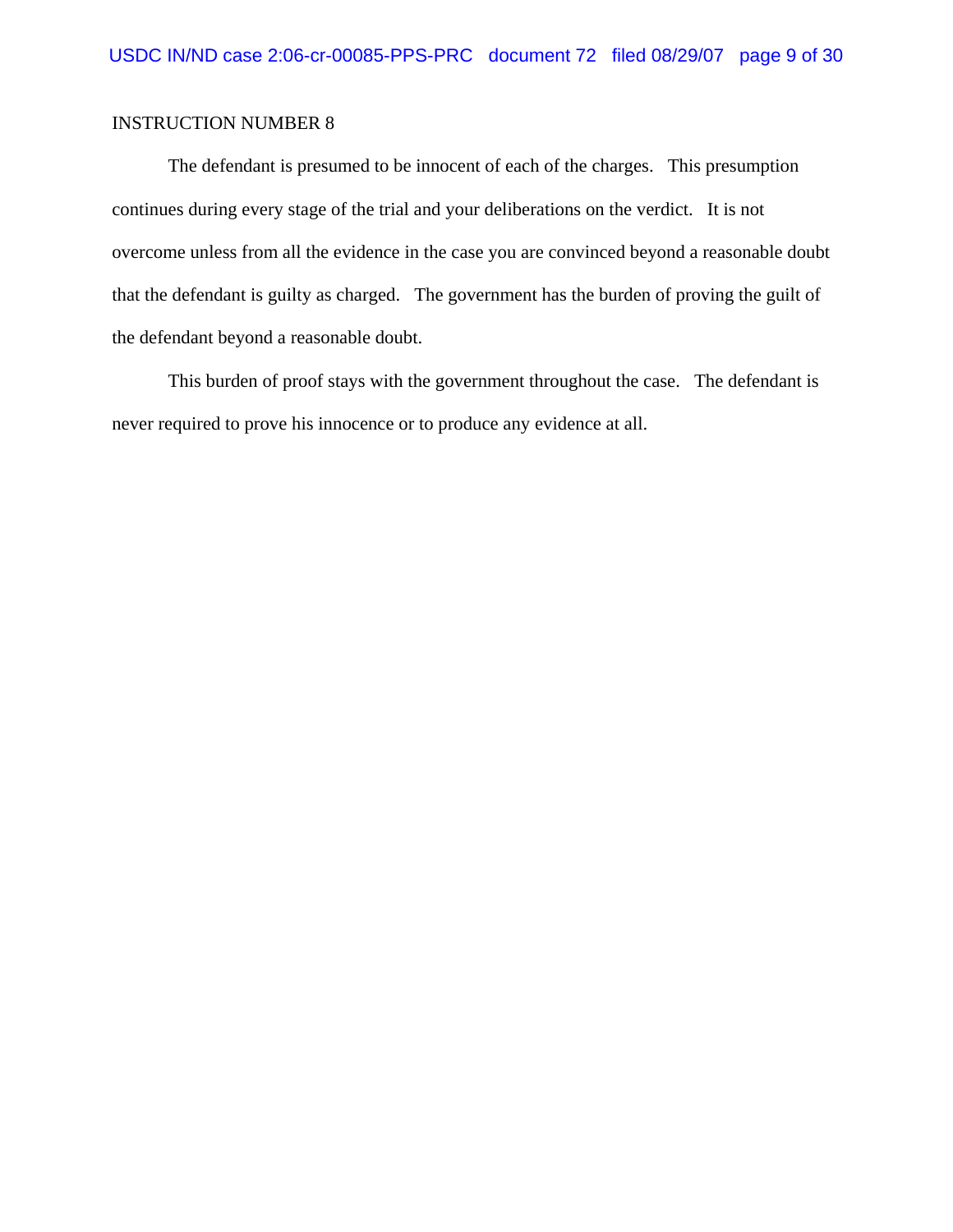The defendant has an absolute right not to testify. The fact that the defendant did not testify should not be considered by you in any way in arriving at your verdict.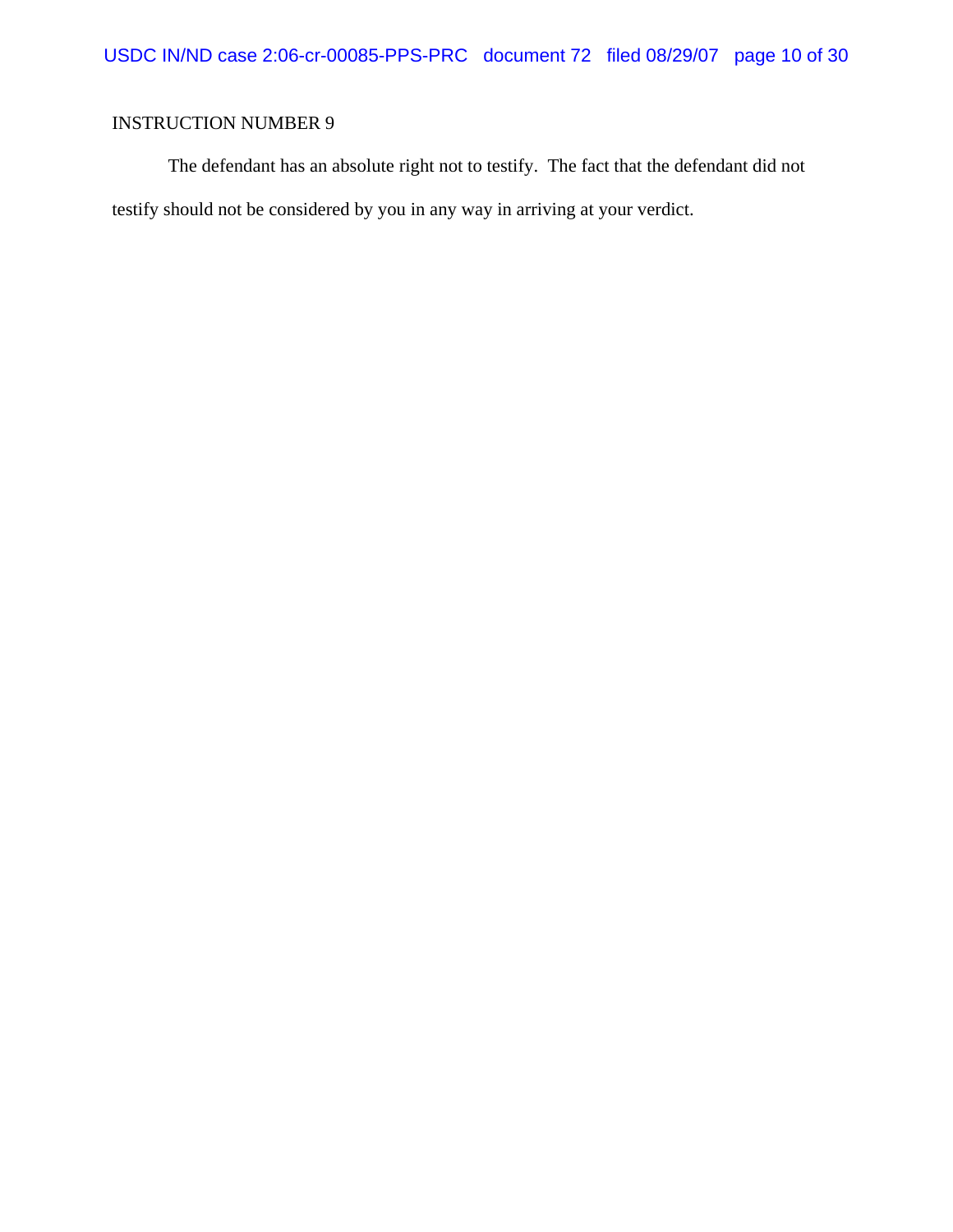You have heard witnesses give opinions about matters requiring special knowledge or skill. You should judge this testimony in the same way that you judge the testimony of any other witness. The fact that such a person has given an opinion does not mean that you are required to accept it. Give the testimony whatever weight you think it deserves, considering the reasons given for the opinion, the witness' qualifications, and all of the other evidence in the case.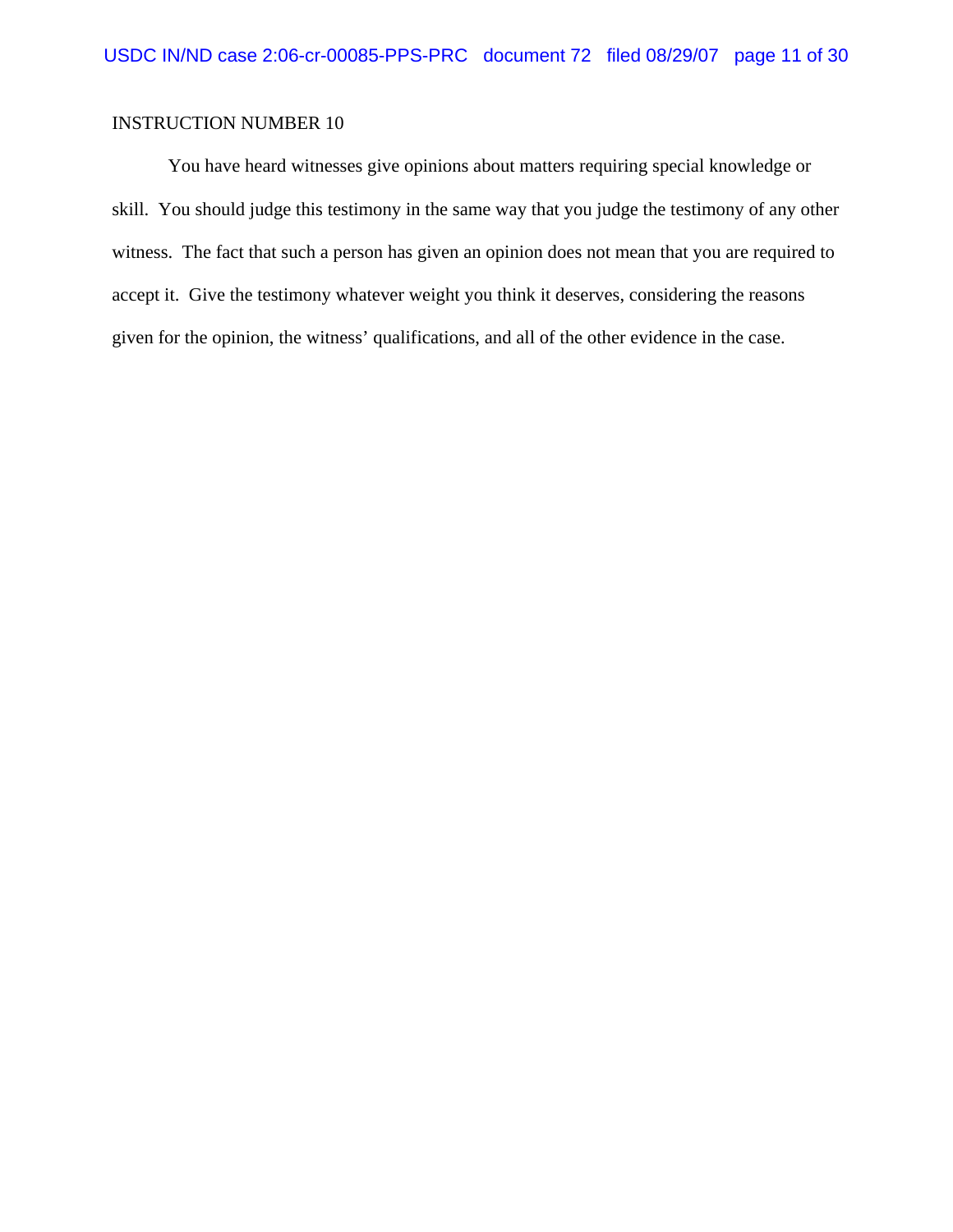The Superseding Indictment charges the defendant with violating Title 21, United States Code, Section 841(a)(1), which states, in part, as follows:

It shall be unlawful for any person to knowingly or intentionally distribute or possess with intent to distribute a controlled substance.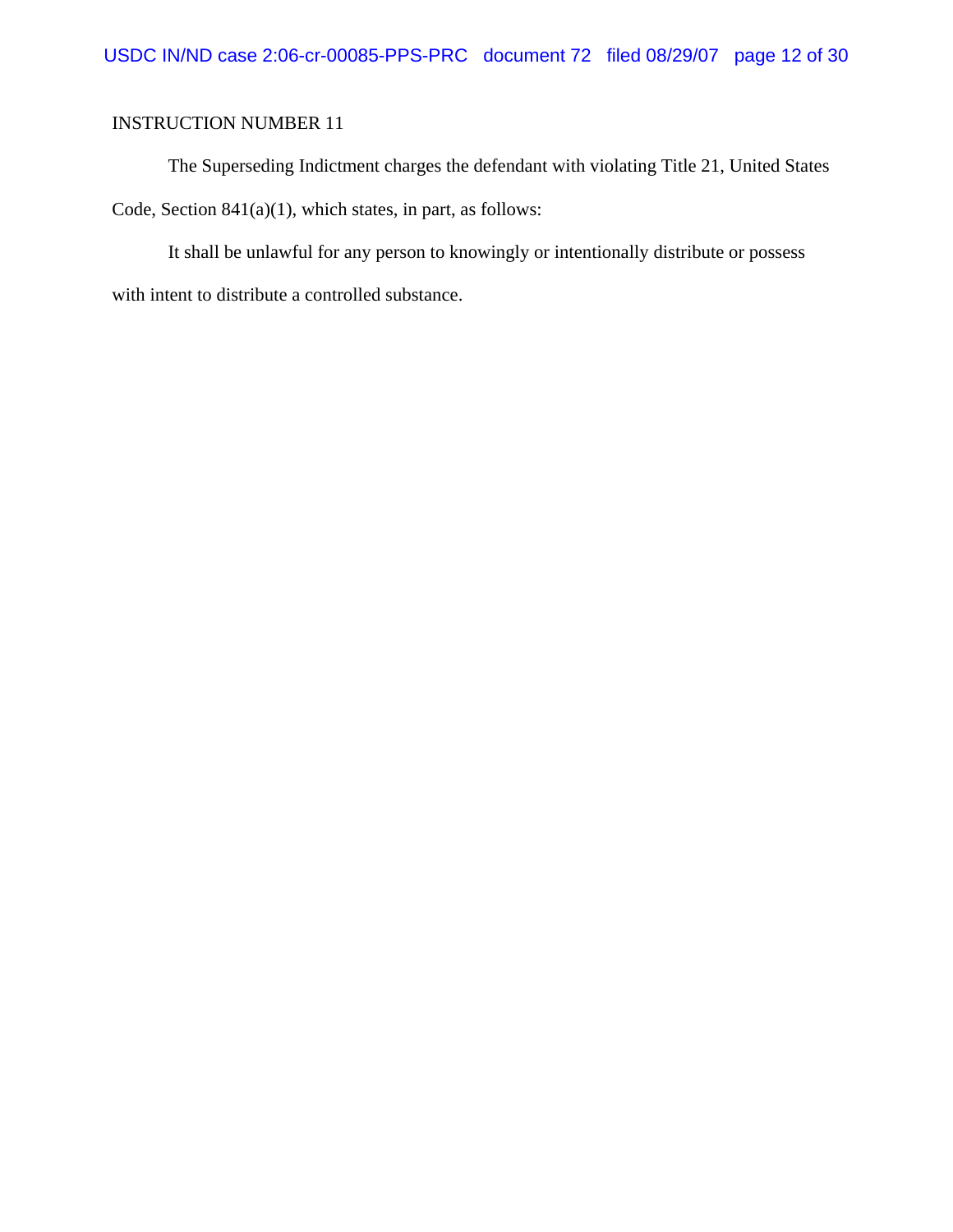To sustain the charge distributing a detectable amount of heroin as charged in Counts 1, 2, 3, and 4 of the Superseding Indictment, the government must prove the following propositions:

First, the defendant distributed a detectable amount of heroin;

Second, the defendant did so knowingly or intentionally; and

Third, the defendant knew the substance was a controlled substance.

If you find from your consideration of all the evidence that each of these propositions has been proved beyond a reasonable doubt, then you should find the defendant guilty of this charge.

If, on the other hand, you find from your consideration of all the evidence that any one of these propositions has not been proved beyond a reasonable doubt, then you should find the defendant not guilty of this charge.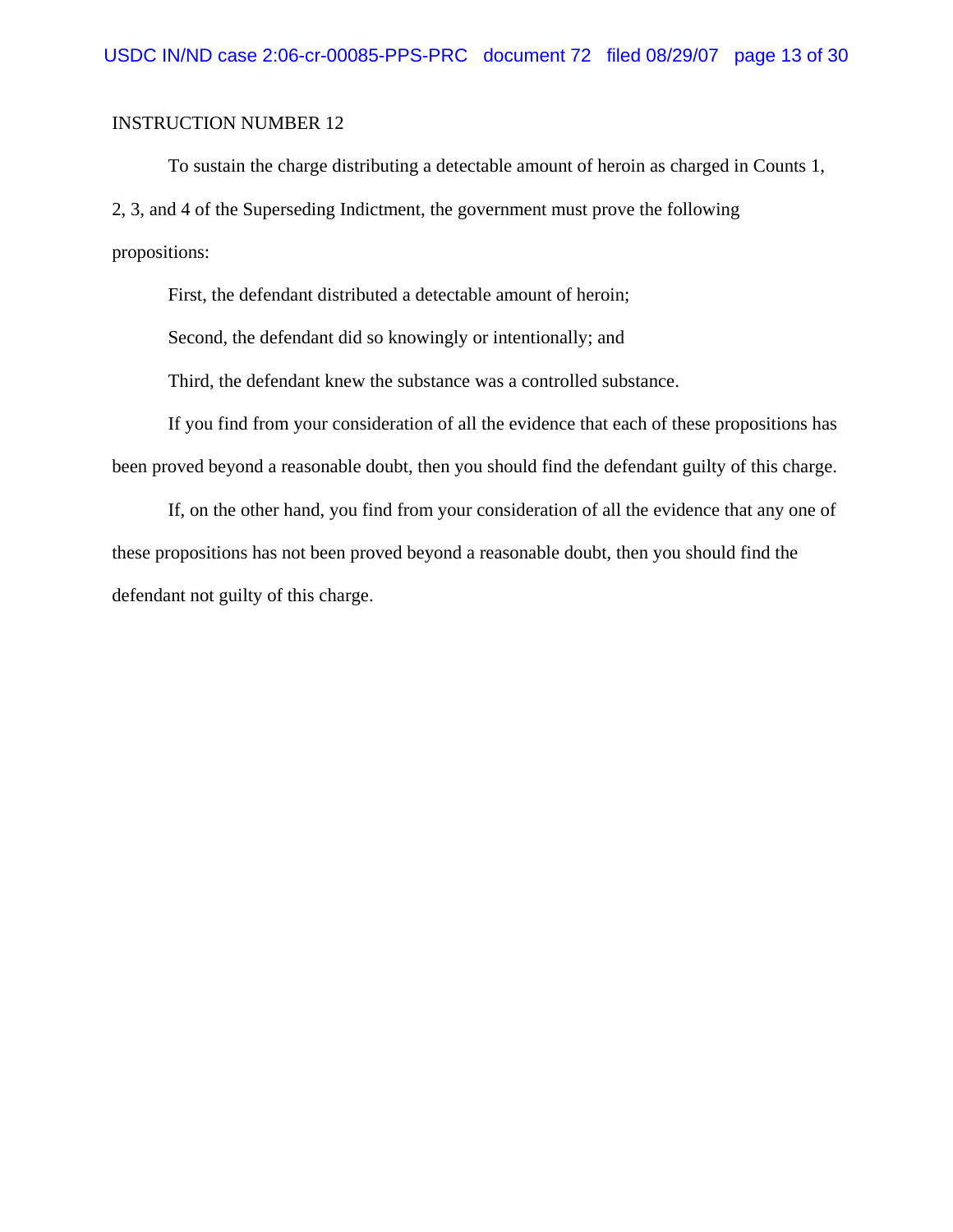To sustain the charge of possession of a detectable amount of heroin with intent to distribute as charged in Count 5 of the Superseding Indictment, the government must prove the following propositions:

First, the defendant knowingly or intentionally possessed a detectable amount of heroin;

Second, the defendant possessed a detectable amount of heroin with the intent to deliver it to another person.

It does not matter whether the defendant knew the substance was heroin. It is sufficient that the defendant knew that it was some kind of prohibited drug.

If you find from your consideration of all the evidence that each of these propositions has been proved beyond a reasonable doubt, then you should find the defendant guilty of this charge.

If, on the other hand, you find from your consideration of all the evidence that any one of these propositions has not been proved beyond a reasonable doubt, then you should find the defendant not guilty of this charge.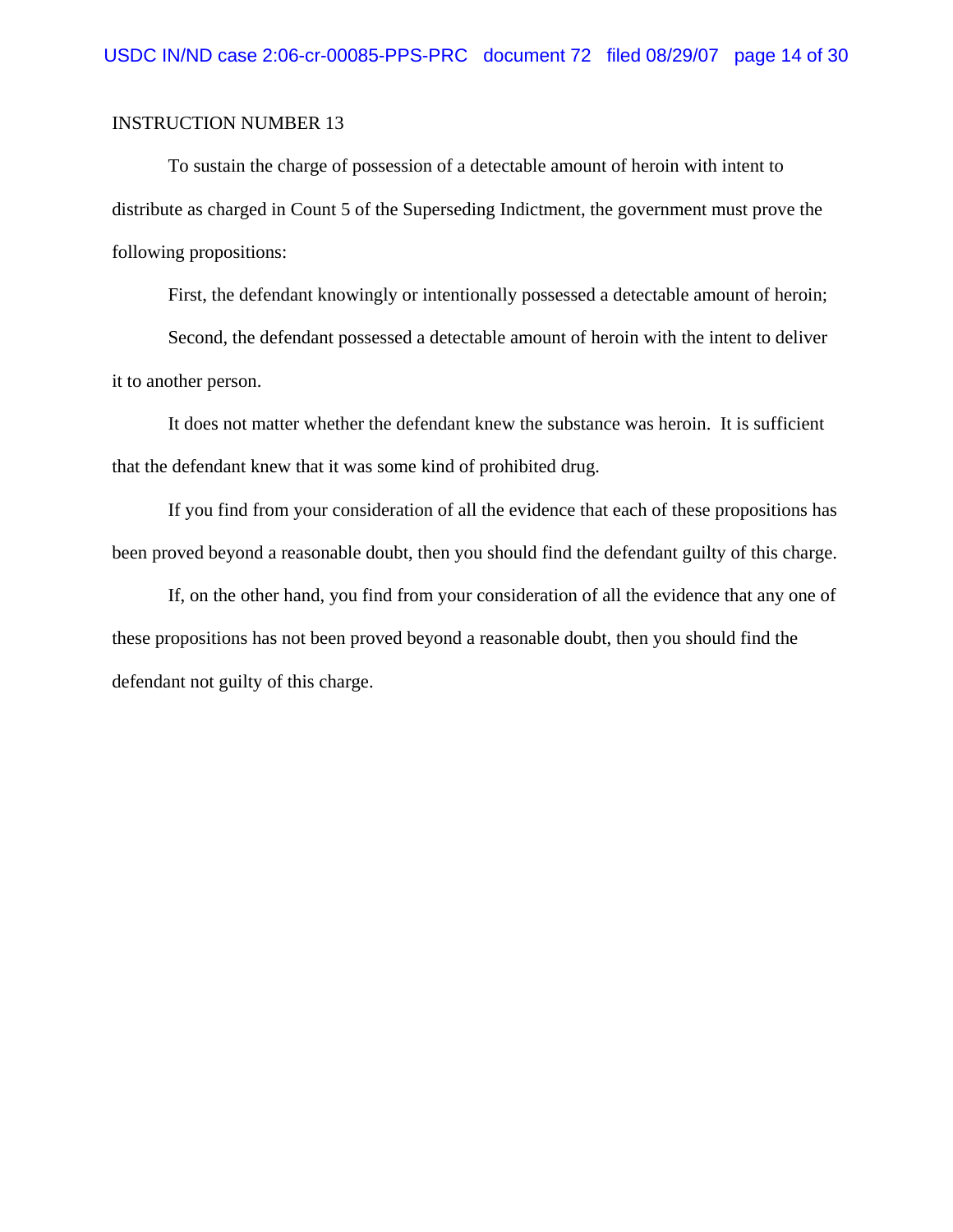Possession of an object is the ability to control it. Possession may exist even when a person is not in physical contact with the object, but knowingly has the power and intention to exercise direction and control over it, either directly or through others.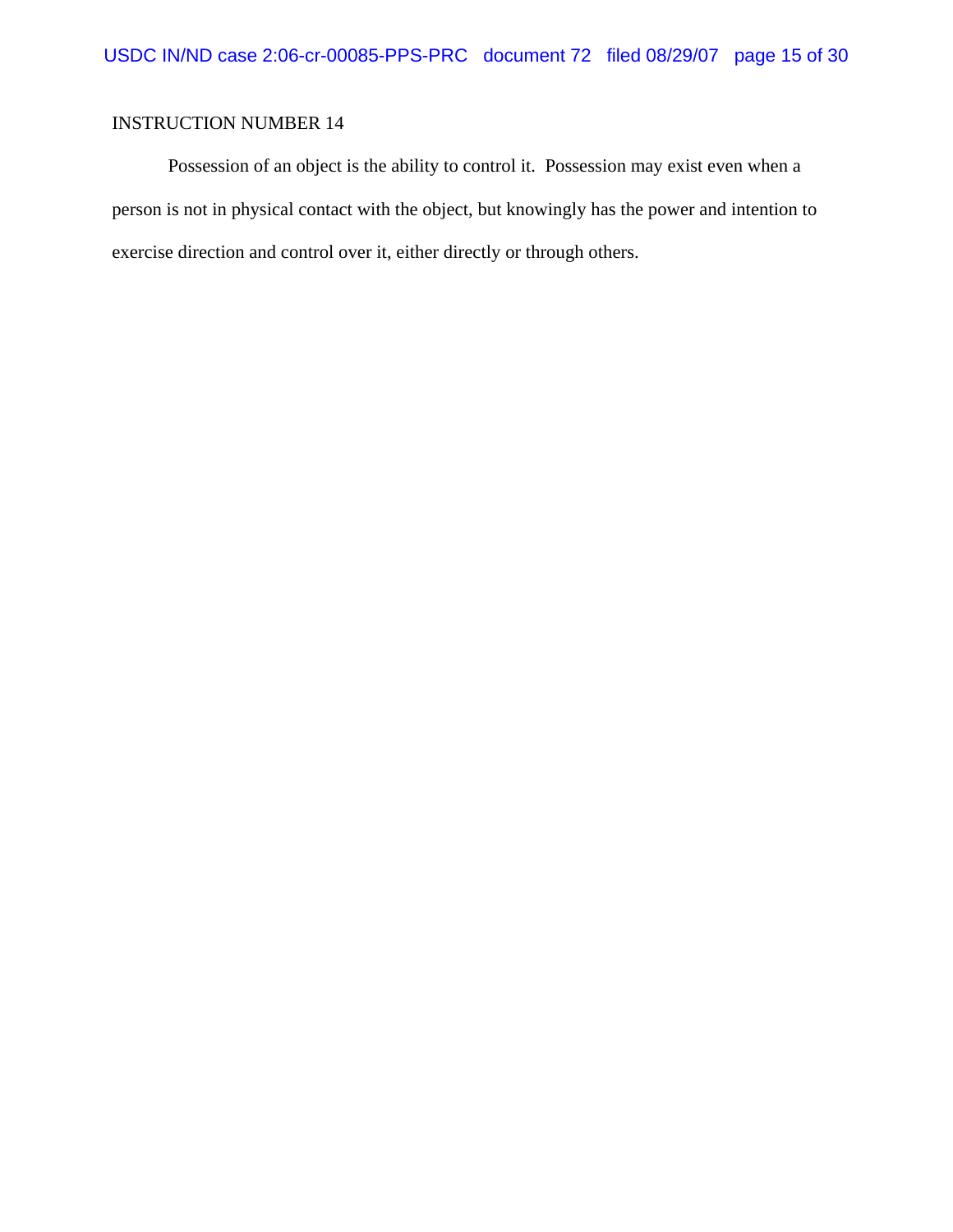USDC IN/ND case 2:06-cr-00085-PPS-PRC document 72 filed 08/29/07 page 16 of 30

## INSTRUCTION NUMBER 15

Distribution is the transfer or attempted transfer of possession from one person to another.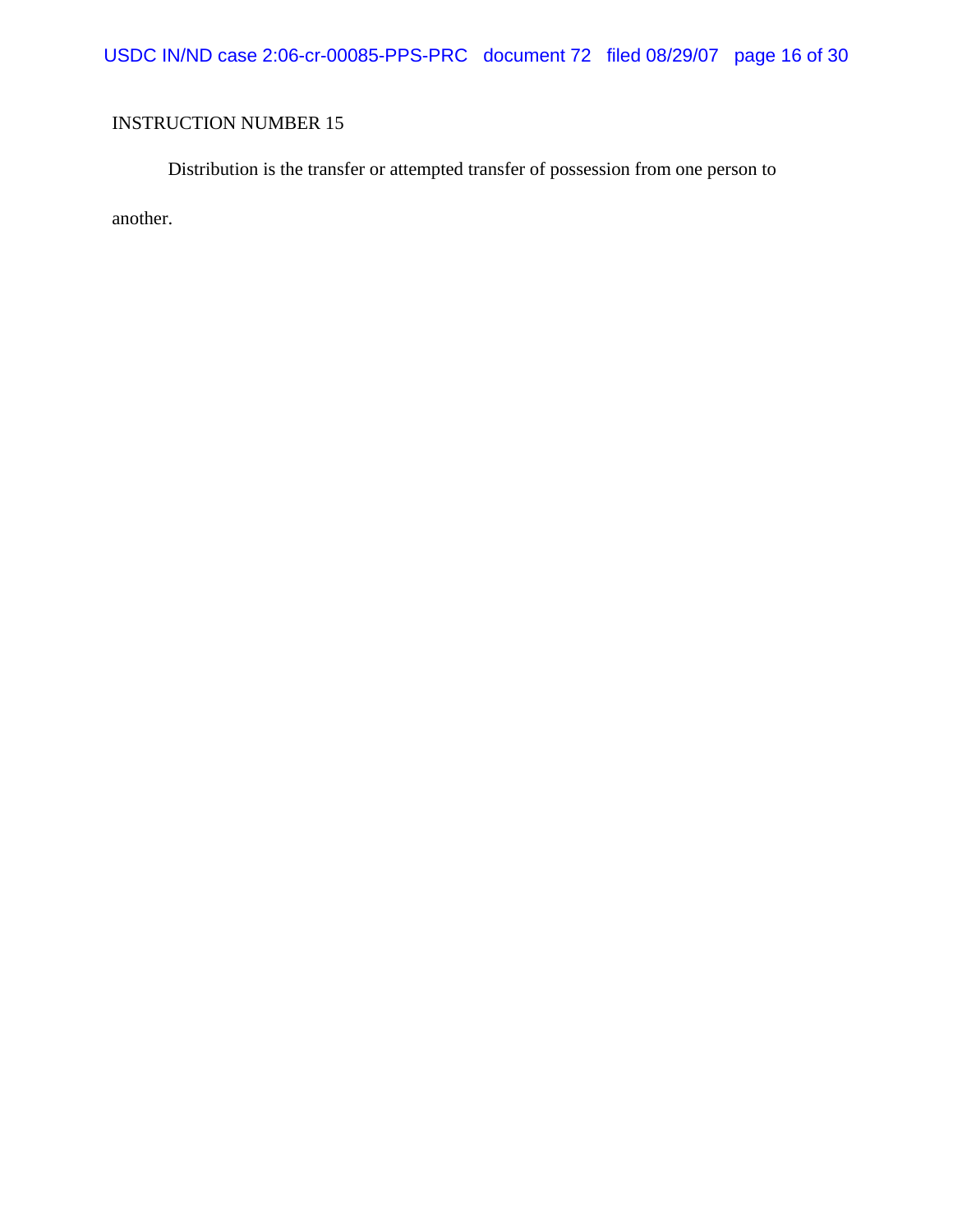When the word "knowingly" is used in these instructions, it means that the defendant realized what he was doing and was aware of the nature of his conduct, and did not act through ignorance, mistake or accident. Knowledge may be proved by the defendant's conduct, and by all the facts and circumstances surrounding the case.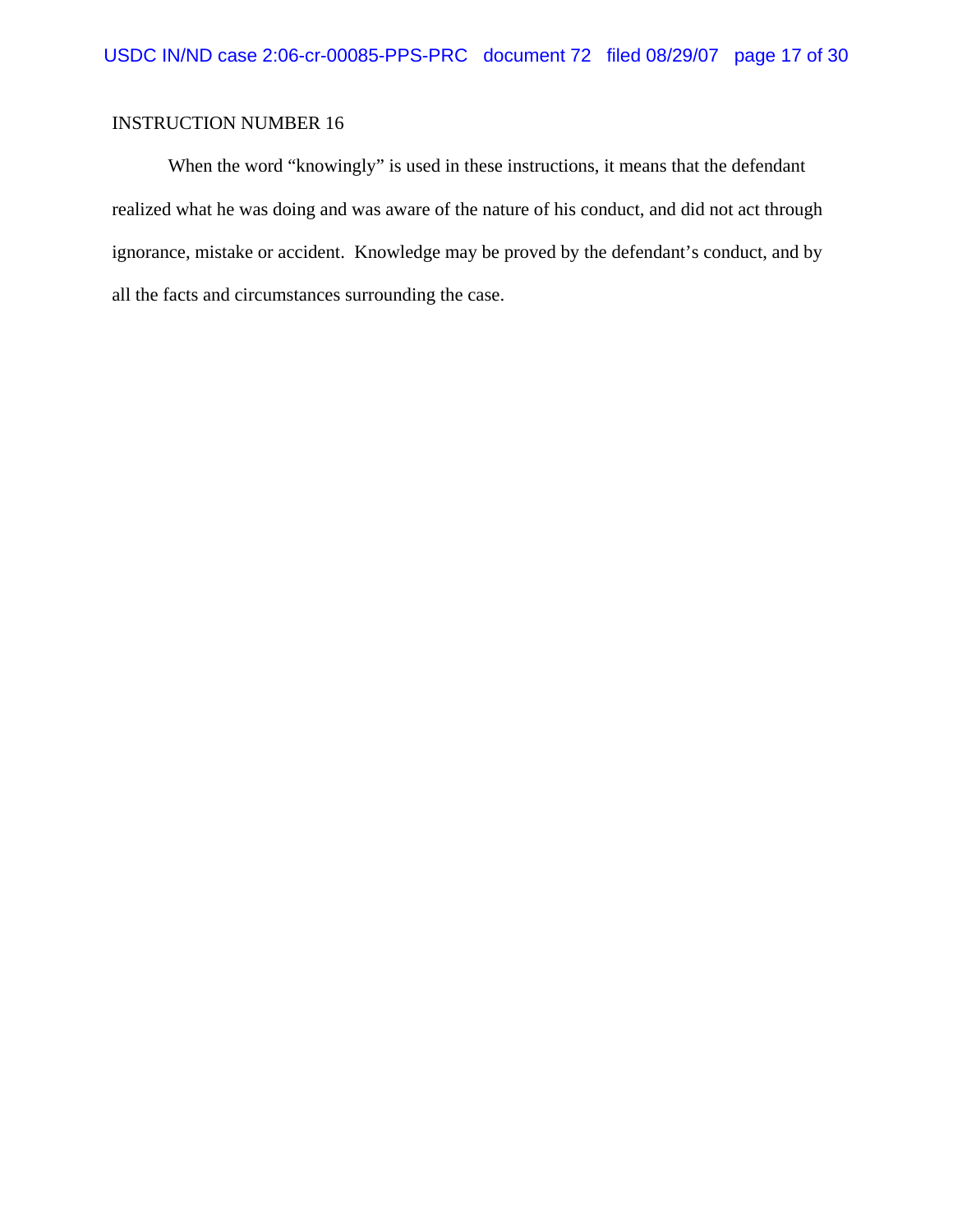USDC IN/ND case 2:06-cr-00085-PPS-PRC document 72 filed 08/29/07 page 18 of 30

## INSTRUCTION NUMBER 17

You are instructed that heroin is a controlled substance.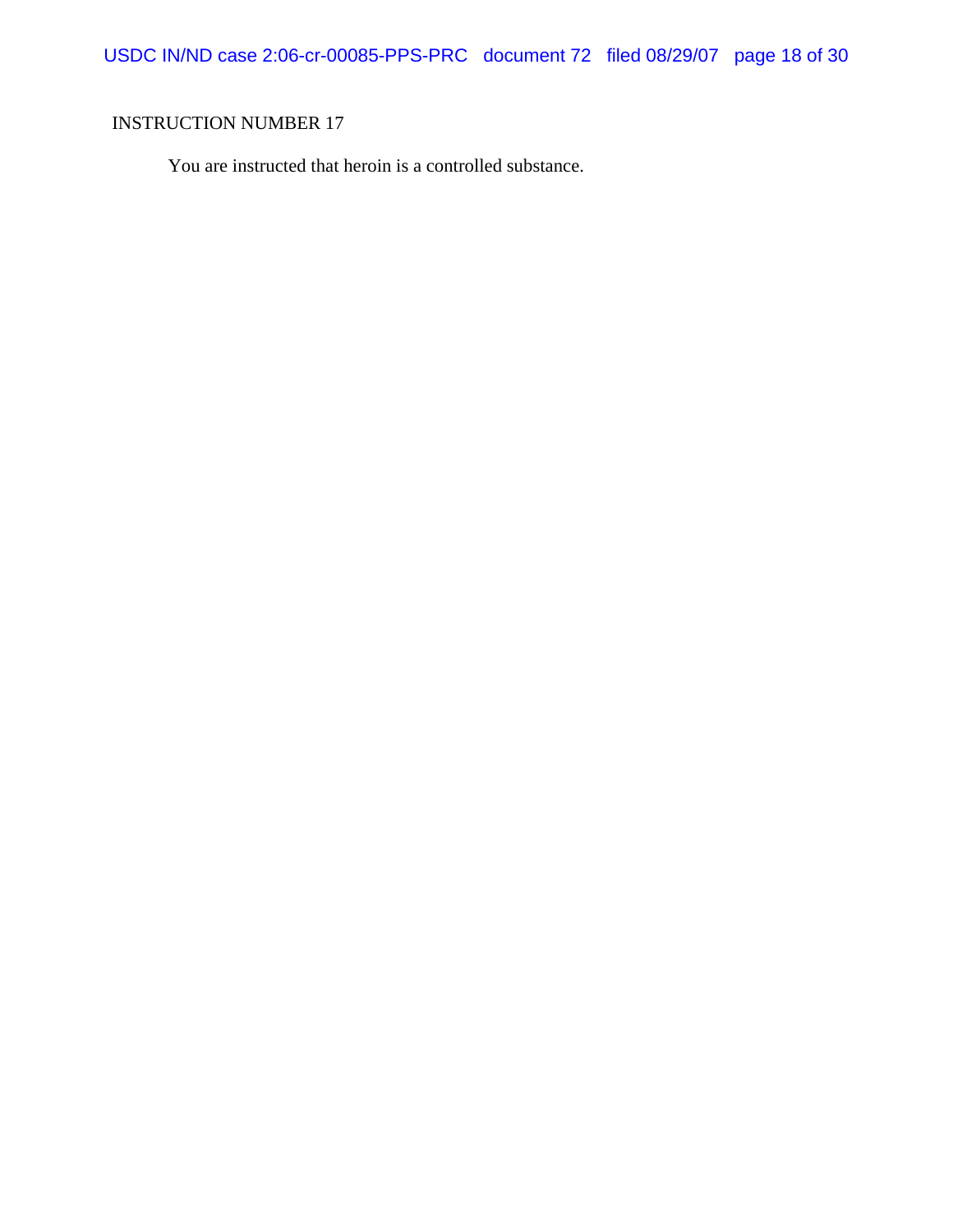The Superseding Indictment charges the defendant with possessing a firearm and

ammunition after having been convicted of a crime punishable by a term of imprisonment of

more than one year.

Title 18 of the United States Code, Section 922(g)(1) provides, in part: It shall be unlawful for any person who has been convicted in any court of a crime punishable by imprisonment for a term exceeding one year to possess in or affecting commerce, any firearm or ammunition.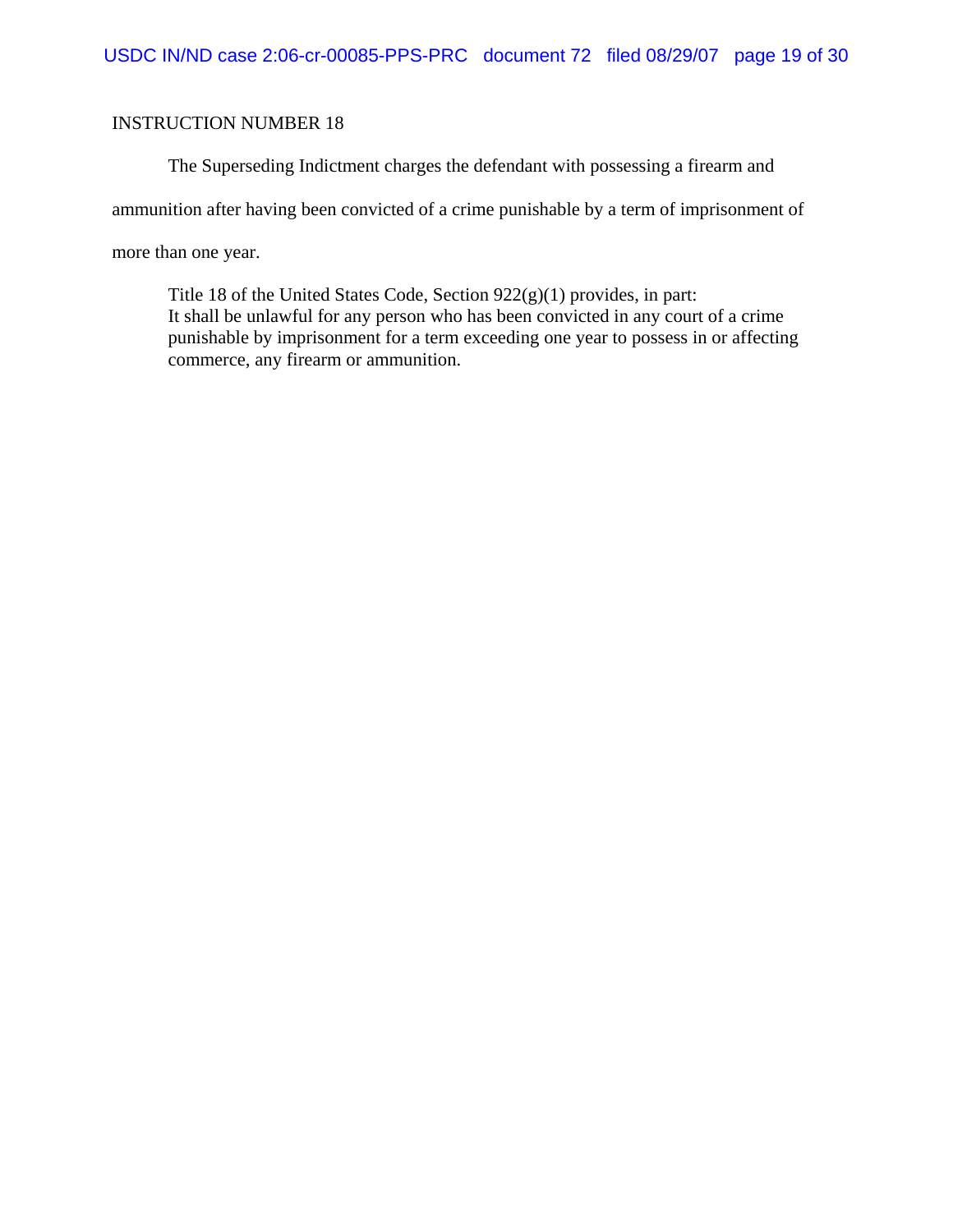To sustain the charge of unlawful possession of a firearm as charged in Count 6 of the Superseding Indictment, the government must prove the following propositions:

First, that prior to on or about March 25, 2006, the defendant had been convicted of a crime that was punishable by a term of imprisonment of more than one year;

Second, that on or about March 25, 2006, the defendant knowingly possessed a firearm; and

Third, that the firearm possessed by the defendant had traveled in interstate commerce prior to the defendant's possession of it on or about that date.

If you find from your consideration of all the evidence that each of these propositions has been proved beyond a reasonable doubt, then you should find the defendant guilty.

If, on the other hand, you find from your consideration of all the evidence that any one of these propositions has not been proved beyond a reasonable doubt, then you should find the defendant not guilty.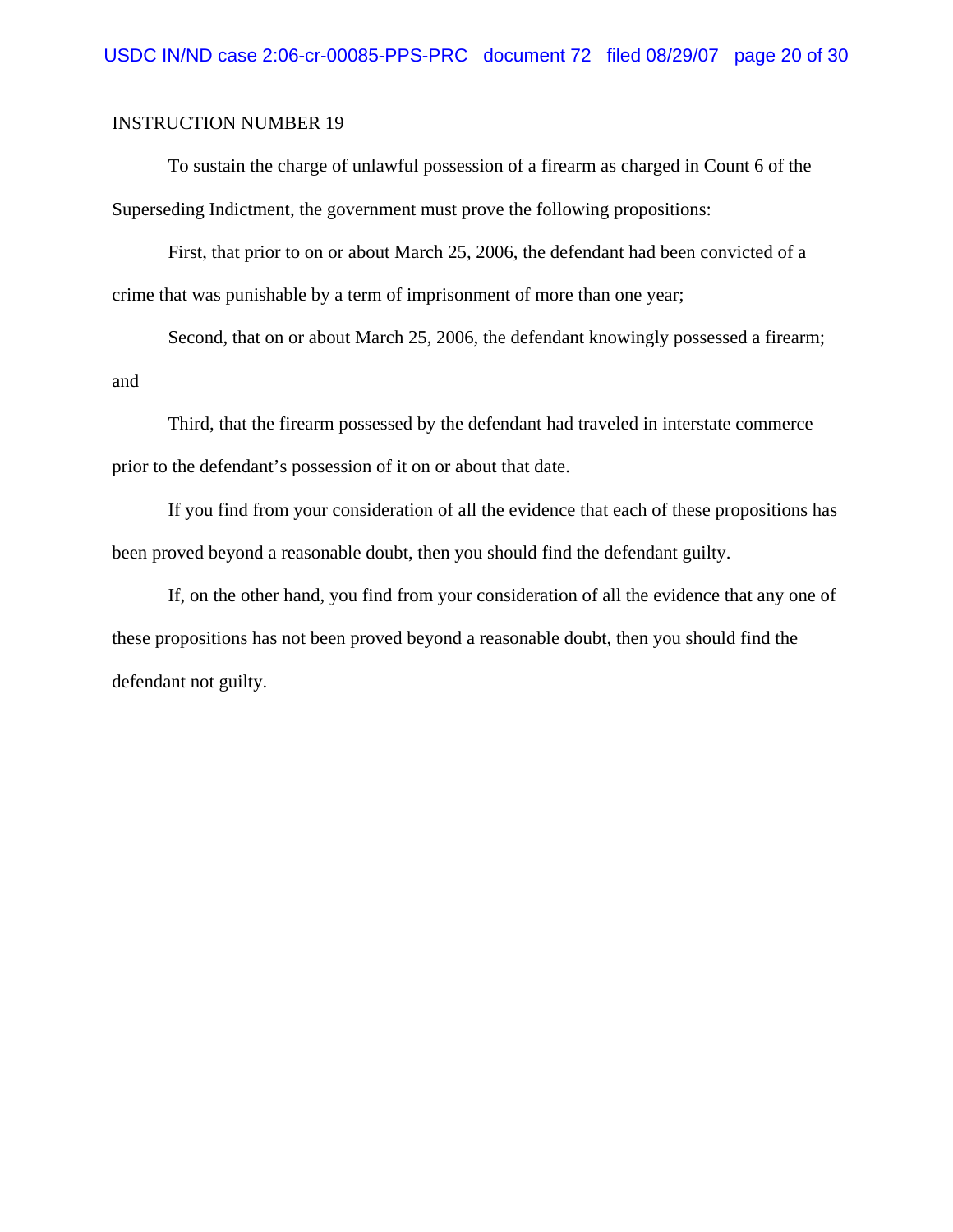To sustain the charge of unlawful possession of ammunition as charged in Count 7 of the Superseding Indictment, the government must prove the following propositions:

First, that prior to on or about March 25, 2006, the defendant had been convicted of a crime that was punishable by a term of imprisonment of more than one year;

Second, that on or about March 25, 2006, the defendant knowingly possessed ammunition; and

Third, that the ammunition possessed by the defendant had traveled in interstate commerce prior to the defendant's possession of it on or about that date.

If you find from your consideration of all the evidence that each of these propositions has been proved beyond a reasonable doubt, then you should find the defendant guilty.

If, on the other hand, you find from your consideration of all the evidence that any one of these propositions has not been proved beyond a reasonable doubt, then you should find the defendant not guilty.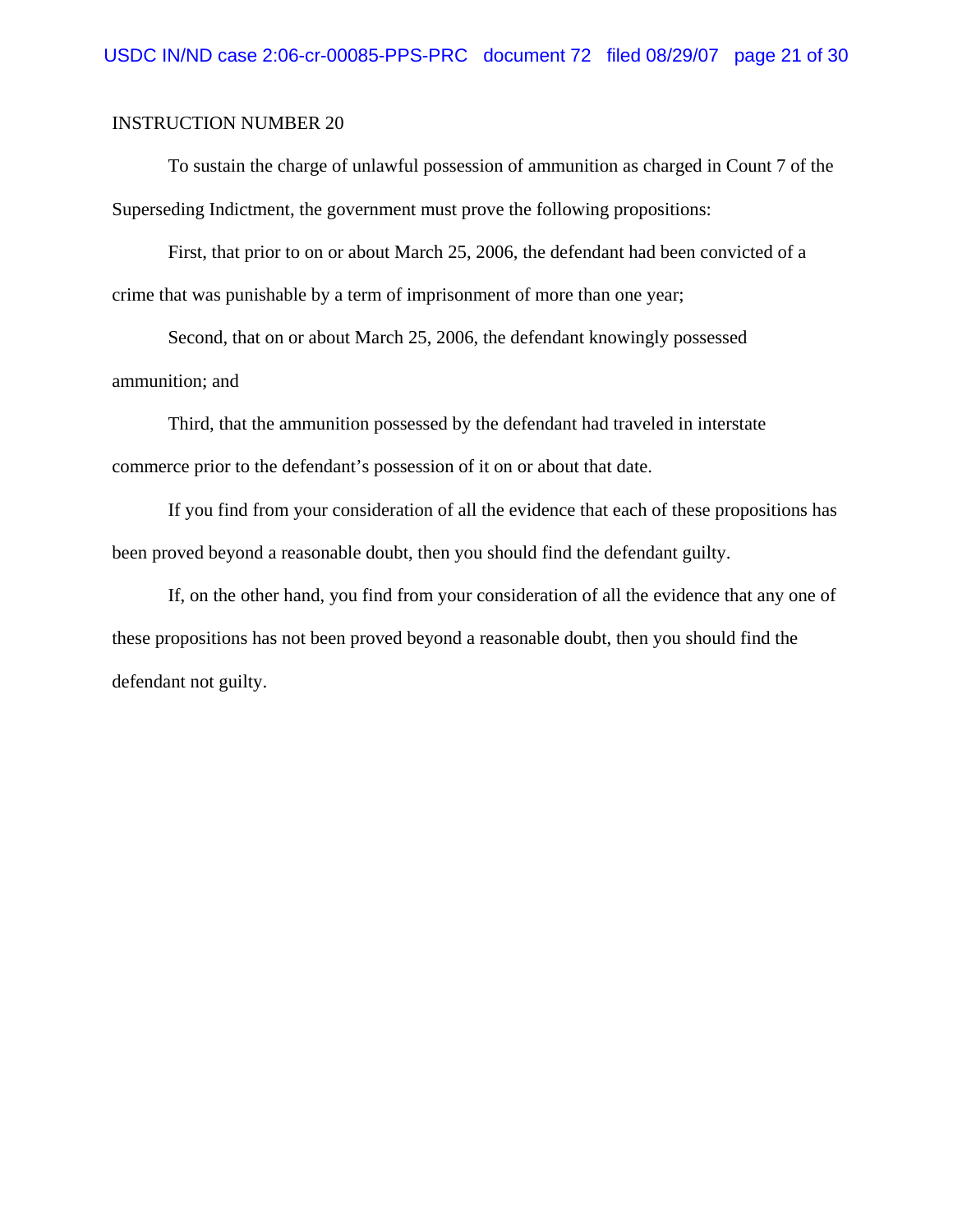A firearm or ammunition has traveled in interstate commerce if it has traveled between one state and any other state or country, or across a state or national boundary line. The government need not prove how the firearm or ammunition traveled in interstate commerce, or that the firearm's or ammunition's travel was related to the defendant's possession of it, or that the defendant knew the firearm or ammunition had traveled in interstate commerce.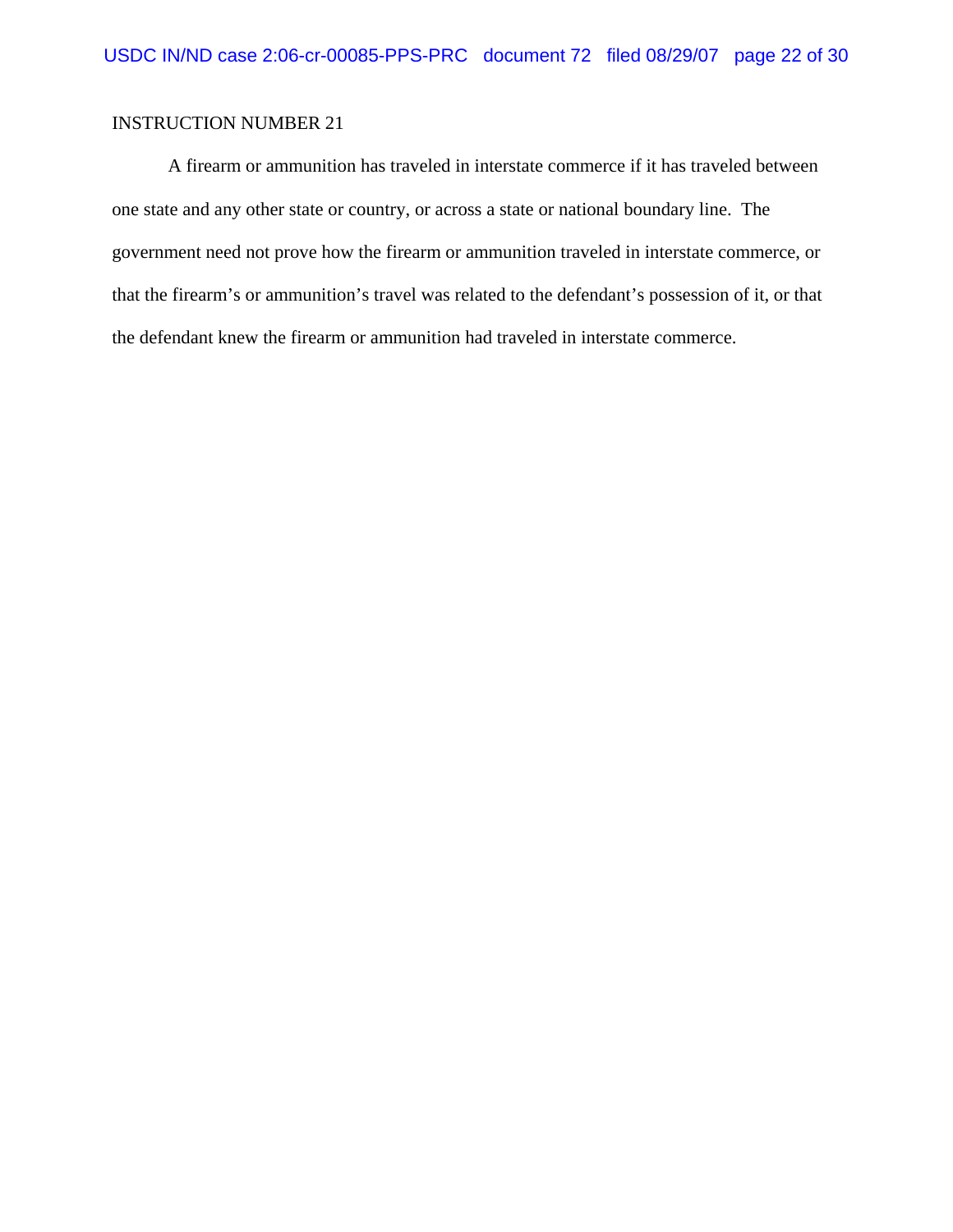Title 18 of the United States Code, Section 924(c) provides in part:

Any person who, during and in relation to any crime of violence or drug trafficking crime uses or carries a firearm, or who, in furtherance of any such crime, possesses a firearm shall be guilty of an offense against the United States.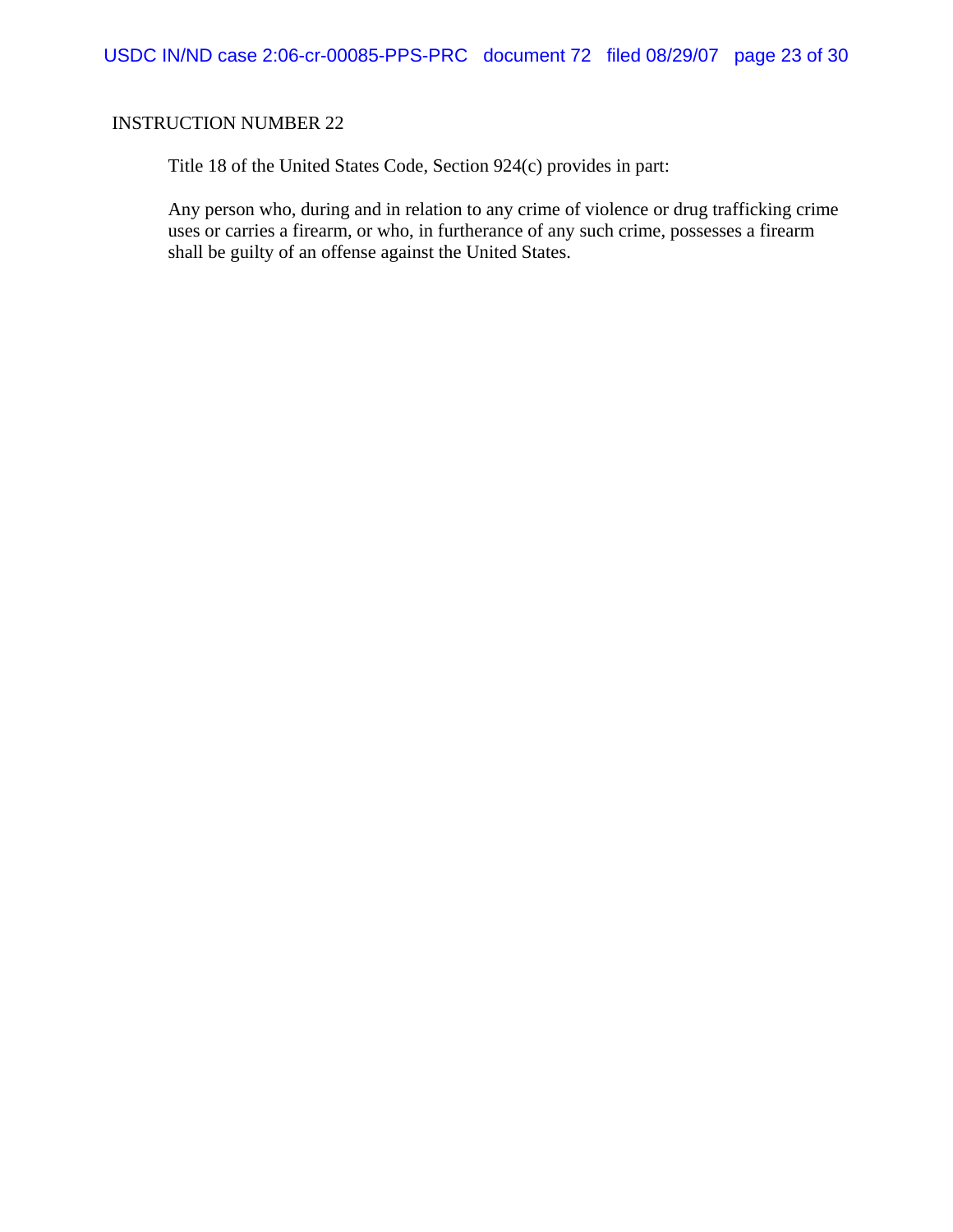To sustain the charge of possessing a firearm in furtherance of a drug trafficking crime as charged in Count 8 of the Superseding Indictment, the government must prove the following propositions:

First, that the defendant committed the crime of possession of a detectable amount of heroin with intent to distribute it, as charged in Count 5 of the Superseding Indictment; and

Second, that the defendant knowingly possessed a firearm in furtherance of that crime.

If you find from your consideration of all the evidence that each of these propositions has been proved beyond a reasonable doubt, then you should find the defendant guilty.

If, on the other hand, you find from your consideration of all the evidence that any one of these propositions has not been proved beyond a reasonable doubt, then you should find the defendant not guilty.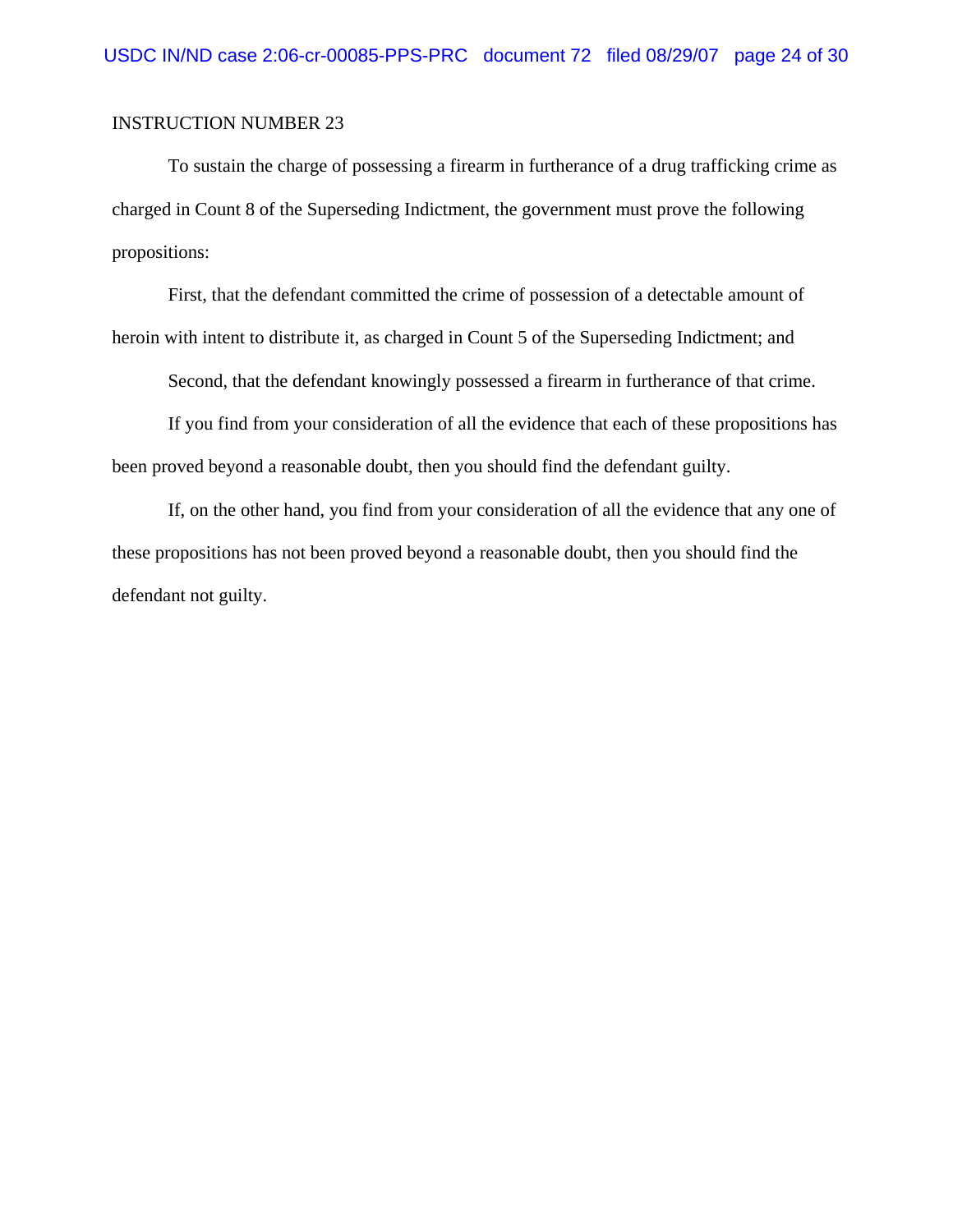In determining whether the defendant possessed a firearm "in furtherance of" the offense charged in Count 5 of the Superseding Indictment, you are instructed that possession of a firearm is in furtherance of a drug-trafficking if the possession assists in furthering, advancing or helping the drug-trafficking crime.

The mere presence of a firearm at a location is not sufficient to find that the firearm was possessed in furtherance of a drug-trafficking crime but can be considered along with other factors. Some factors that you may consider in determining whether a firearm possession was in furtherance of a drug-trafficking crime include, but are not limited to, (1) the type of firearm, (2) whether the firearm was stolen, (3) whether the firearm possession was legitimate or illegal, (4) whether the firearm was loaded, (5) the accessibility of the firearm, (6) the proximity of the firearm to the drugs, drug profits or materials used for the drug trafficking, (7) the type of drug activity that is being conducted, and (8) the time and circumstances under which the firearm was found.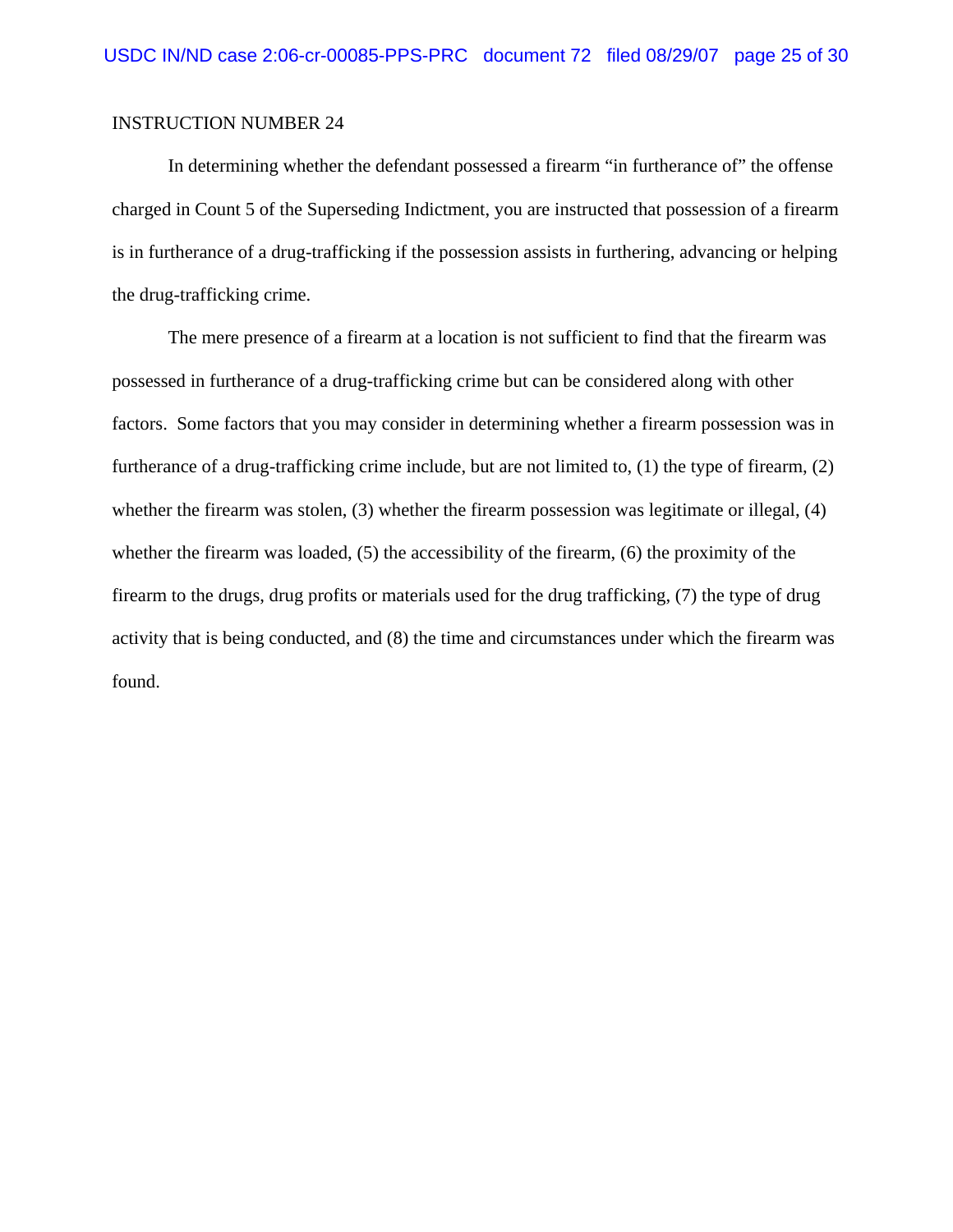The Superseding Indictment charges that the offenses were committed "on or about" certain dates. The government must prove that the alleged offense happened reasonably close to each of those dates but is not required to prove that the alleged offenses happened on those exact dates.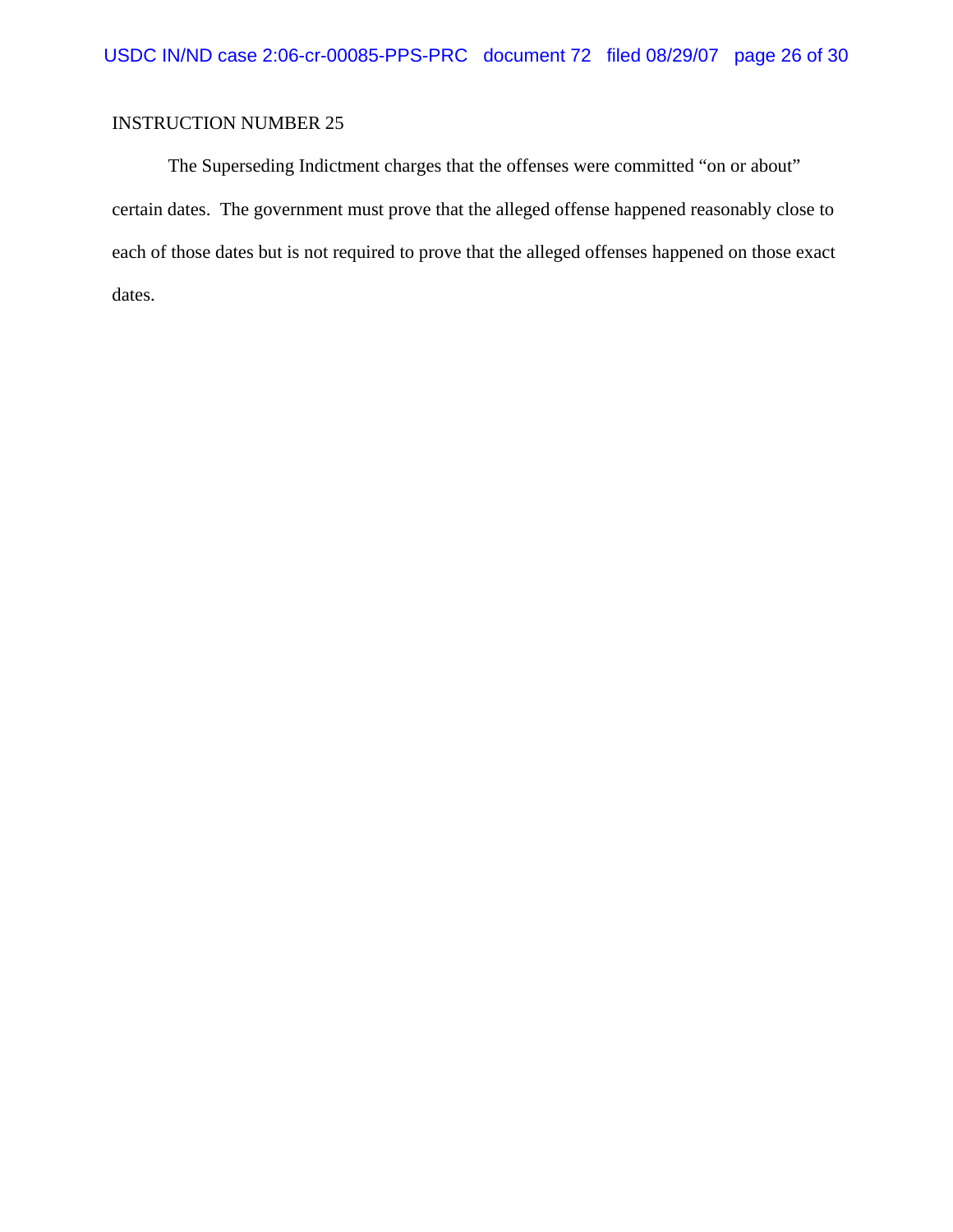Upon retiring to the jury room, select one of your number as your foreperson. The foreperson will preside over your deliberations and will be your representative here in court.

Forms of verdict have been prepared for you.

Take these forms to the jury room, and when you have reached unanimous agreement on the verdict, your foreperson will fill in, date, and each of you will sign the appropriate form.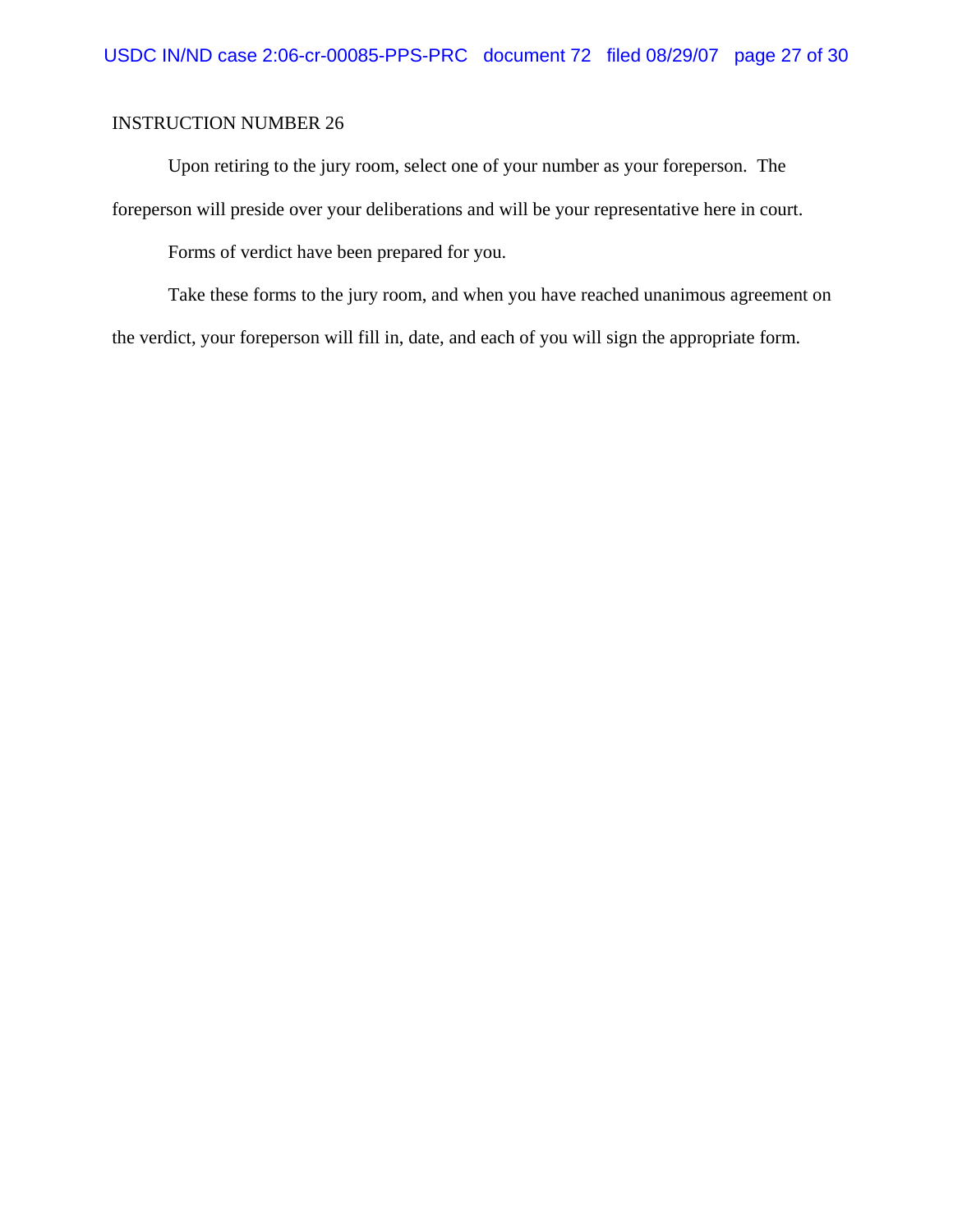Each count of the Superseding Indictment charges the defendant with having committed a separate offense.

Each count and the evidence relating to it should be considered separately, and a separate verdict should be returned as to each count. Your verdict of guilty or not guilty of an offense charged in one count should not control your decision as to any other count.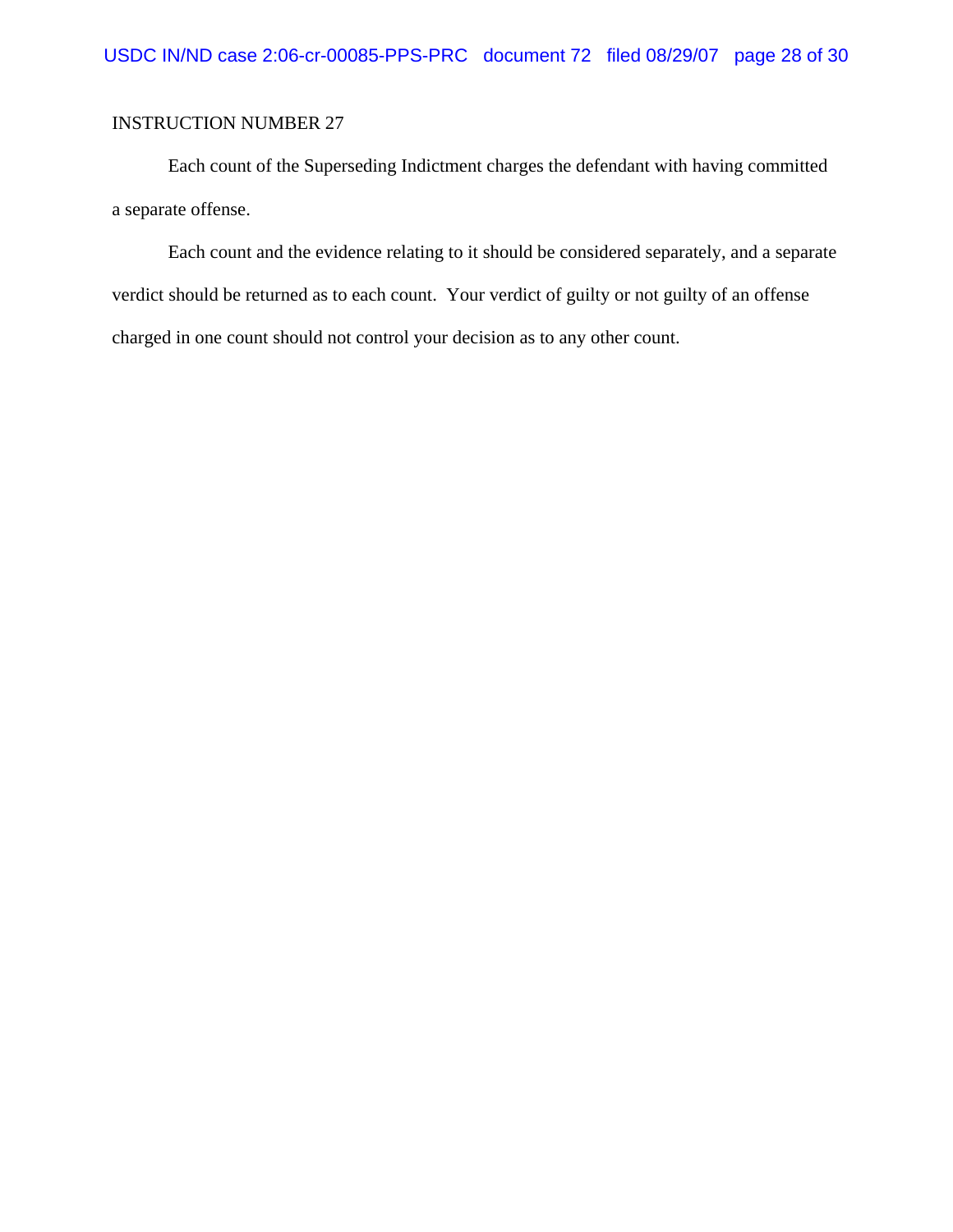I do not anticipate that you will need to communicate with me. If you do, however, the only proper way is in writing, signed by the foreperson, or if he or she is unwilling to do so, by some other juror, and given to the marshal.